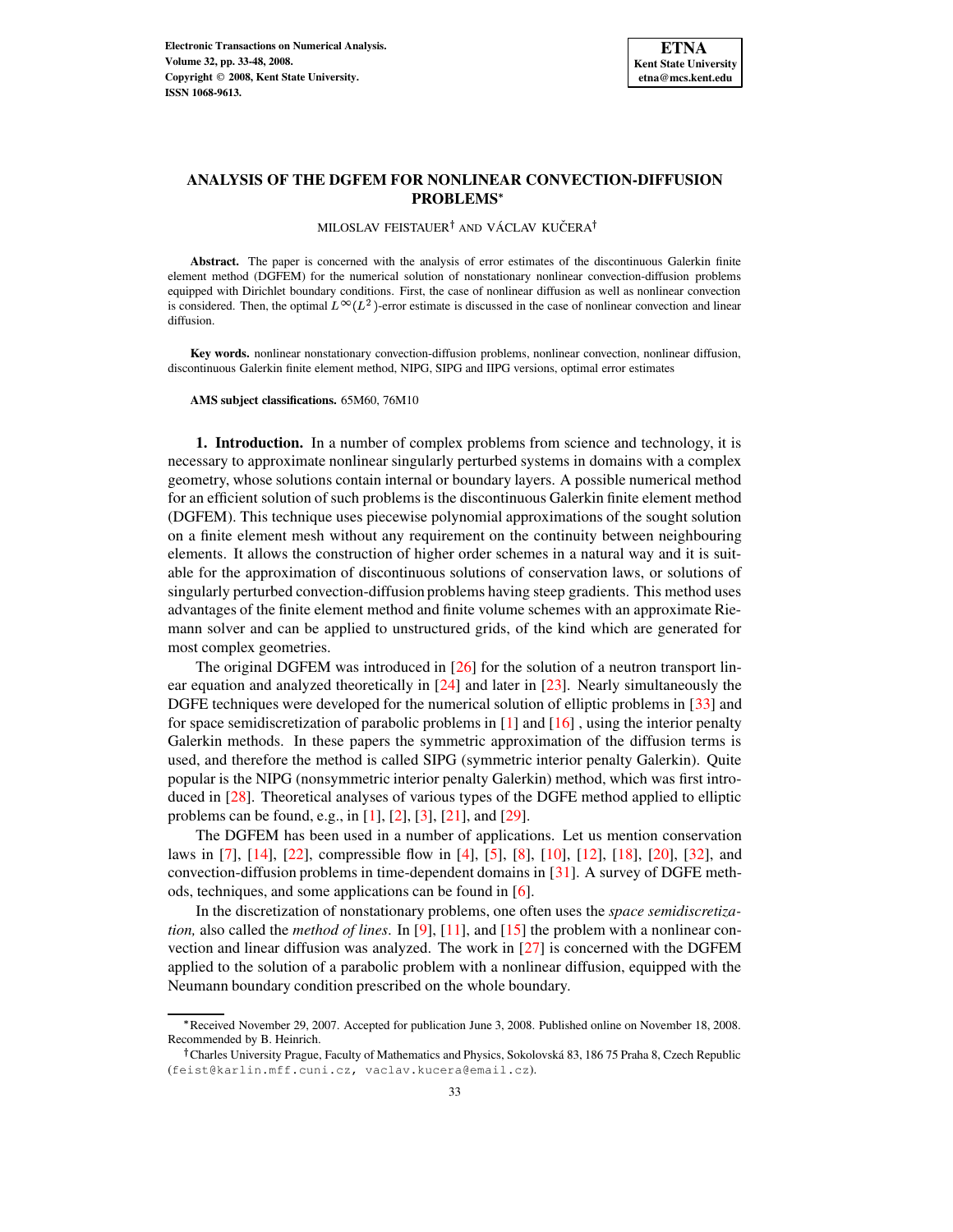In this paper, we shall analyze the DGFEM applied to nonstationary convection-diffusion problems with nonlinear convection as well as diffusion and Dirichlet conditions on nonconforming meshes. Further, we discuss here the optimal  $L^{\infty}(L^2)$ -error estimates.

Let us note that we consider a problem in two space dimensions for simplicity only. All results presented here can be extended to more space dimensions.

**2. Formulations of the problem.** First we shall introduce the formulations of the continuous and discrete problems.

**2.1. Continuous problem.** Let  $\Omega \subset \mathbb{R}^2$  be a bounded polygonal domain with a Lipschitzcontinuous boundary  $\partial\Omega$  and  $T > 0$ . We shall deal with the following *initial-boundary value problem*: find  $u: Q_T = \Omega \times (0,T) \to \mathbb{R}$ , such that

<span id="page-1-0"></span>(2.1) 
$$
\frac{\partial u}{\partial t} + \sum_{s=1}^{2} \frac{\partial f_s(u)}{\partial x_s} = \text{div} \left( \beta(u) \nabla u \right) + g, \text{ in } Q_T,
$$

- <span id="page-1-1"></span>(2.2)  $u|_{\partial \Omega \times (0,T)} = u_D,$
- (2.3)  $u(x, 0) = u^0(x), \quad x \in \Omega.$

Let  $g: Q_T \to \mathbb{R}, u_D: \partial\Omega \times (0,T) \to \mathbb{R}$  and  $u^0: \Omega \to \mathbb{R}$  be given functions, and let  $f_s \in C^1(\mathbb{R})$ ,  $s = 1, 2$ , be prescribed Lipschitz-continuous fluxes. Without the loss of generality we suppose that  $f_s(0) = 0, s = 1, 2$ . We assume that the function  $\beta$  satisfies the conditions

<span id="page-1-2"></span>
$$
(2.4) \qquad \beta: \mathbb{R} \to [\beta_0, \beta_1], \quad 0 < \beta_0 < \beta_1 < \infty,
$$

<span id="page-1-3"></span>(2.5) 
$$
|\beta(u_1) - \beta(u_2)| \le L|u_1 - u_2|, \quad \forall u_1, u_2 \in \mathbb{R}.
$$

This problem represents a simplified model of heat and mass transfer problems, where nonlinear convection as well as diffusion appear. As an example we can mention the system of compressible Navier-Stokes equations; see, e.g., [\[17\]](#page-15-19).

The application of techniques from [\[30\]](#page-15-20) allows to prove the existence and uniqueness of a weak solution of the above problem.

**2.2.** Discretization. Let  $\mathcal{T}_h$  be a partition of the closure  $\overline{\Omega}$  into a finite number of closed triangles, whose interiors are mutually disjoint.

For any  $K \in \mathcal{T}_h$ , we set  $|K| = \text{meas}_2(K)$  (two dimensional Lebesgue measure),  $h_K = \text{diam}(K)$ , the diameter of K, and  $h = \max_{K \in \mathcal{T}_h} h_K$ . We consider an index set  $I \subset \mathbb{Z}^+ = \{0, 1, 2, \ldots\}$ , such that all elements of  $\mathcal{T}_h$  are numbered by indices from I, i.e.,  $\mathcal{T}_h = \{K_i\}_{i \in I}$ . If two elements  $K_i, K_j \in \mathcal{T}_h$  share a common face, which by definition has to be a linear segment, we call them *neighbours* and set  $\Gamma_{ij} = \partial K_i \cap \partial K_j$  and  $d(\Gamma_{ij}) =$ meas<sub>1</sub> $\Gamma_{ij}$  = length of  $\Gamma_{ij}$ . For  $i \in I$  we define  $s(i) = \{j \in I; K_j \text{ is a neighbour of } K_i\}$ . The boundary  $\partial\Omega$  is formed by a finite number of faces of elements  $K_i$  adjacent to  $\partial\Omega$ . We denote all these boundary faces by  $S_j$ , where  $j \in I_b \subset \mathbb{Z}^- = \{-1, -2, ...\}$  and set  $\gamma(i) = \{j \in I_b; S_j \text{ is a face of } K_i\}$ ,  $\Gamma_{ij} = S_j$  for  $K_i \in \mathcal{T}_h$ , such that  $S_j \subset \partial K_i$ ,  $j \in I_b$ . If  $K_i$  is not adjacent to  $\partial\Omega$ , we set  $\gamma(i) = \emptyset$ . Furthermore we set  $S(i) = s(i) \cup \gamma(i)$ . We can see that

$$
s(i) \cap \gamma(i) = \emptyset, \quad \partial K_i = \bigcup_{j \in S(i)} \Gamma_{ij}, \quad \partial K_i \cap \partial \Omega = \bigcup_{j \in \gamma(i)} \Gamma_{ij}.
$$

By  $n_{ij}$  we denote the unit outer normal to  $\partial K_i$  on the face  $\Gamma_{ij}$ . In our case,  $n_{ij}$  is constant along  $\Gamma_{ij}$ .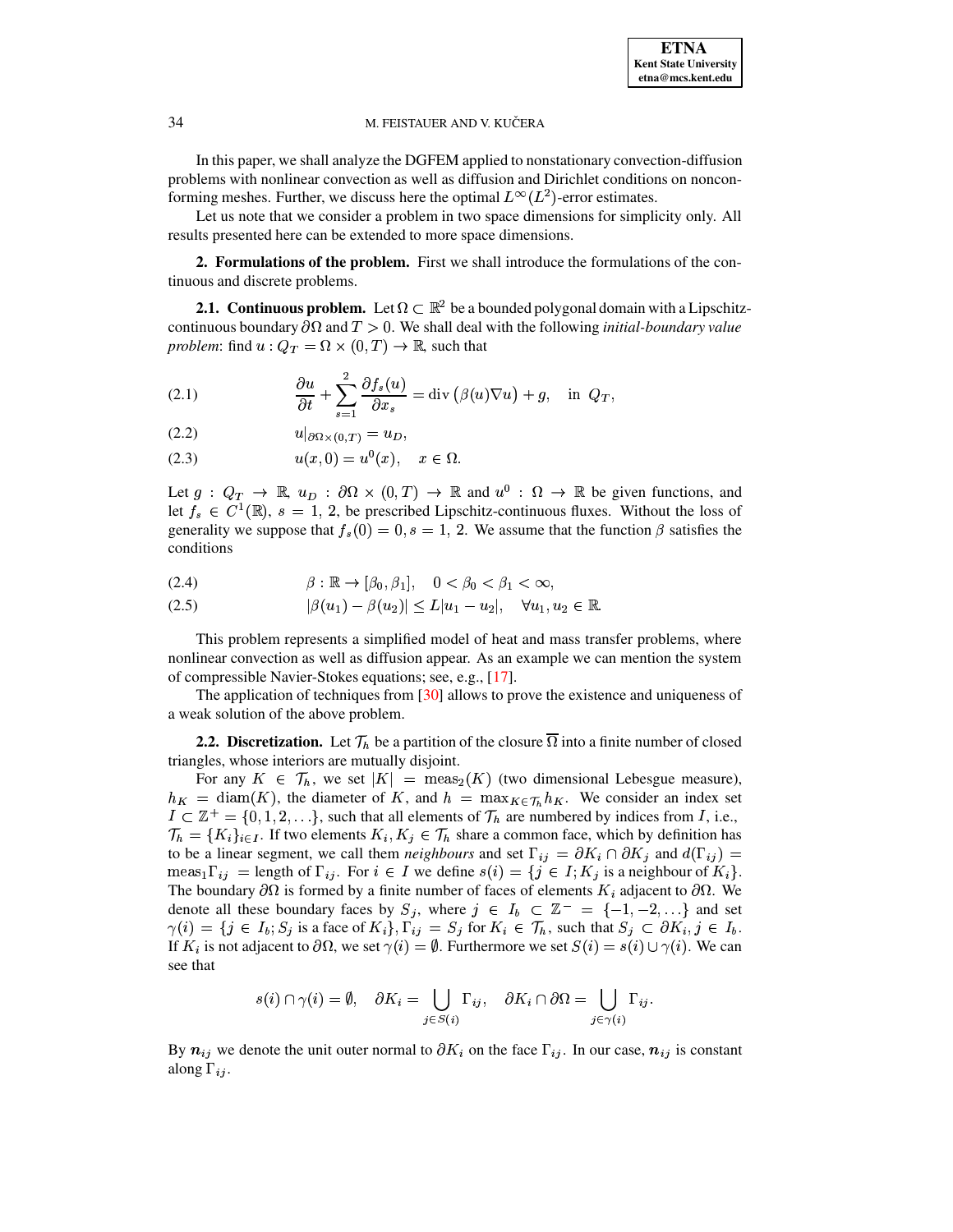Over  $\mathcal{T}_h$  we define the *broken Sobolev space* 

$$
H^k(\Omega, \mathcal{T}_h) = \{v; v|_K \in H^k(K) \,\forall K \in \mathcal{T}_h\},\
$$

equipped with the seminorm

$$
|v|_{H^k(\Omega, \mathcal{T}_h)} = \bigg(\sum_{i \in I} |v|_{H^k(K_i)}^2\bigg)^{1/2}.
$$

For  $v \in H^1(\Omega, \mathcal{T}_h)$  we set

 $v|_{\Gamma_{ij}} = \text{trace of } v|_{K_i} \text{ on } \Gamma_{ij},$  $\langle v\rangle_{\Gamma_{ij}}=\frac{1}{2}(v|_{\Gamma_{ij}}+v|_{\Gamma_{ji}}), \emph{average of traces of $v$ on $\Gamma_{ij}$},$  $[v]_{\Gamma_{ij}} = v|_{\Gamma_{ij}} - v|_{\Gamma_{ji}}$ , jump of traces of v on  $\Gamma_{ij}$ .

Finally, we define the space of discontinuous piecewise polynomial functions

$$
S_h = S^{p,-1}(\Omega, \mathcal{T}_h) = \{v; v|_K \in P_p(K) \,\forall K \in \mathcal{T}_h\},\
$$

where  $P_p(K)$  is the space of all polynomials on K of degree  $\leq p$ .

In order to approximate the diffusion terms, we introduce the following forms defined for  $u, \varphi \in H^2(\Omega, \mathcal{T}_h)$ :

$$
a_h(u, \varphi) = \sum_{i \in I} \int_{K_i} \beta(u) \nabla u \cdot \nabla \varphi \, dx
$$
  

$$
- \sum_{i \in I} \sum_{\substack{j \in s(i) \\ j < i}} \int_{\Gamma_{ij}} \langle \beta(u) \nabla u \rangle \cdot \mathbf{n}_{ij}[\varphi] \, dS - \Theta \sum_{i \in I} \sum_{\substack{j \in s(i) \\ j < i}} \int_{\Gamma_{ij}} \langle \beta(u) \nabla \varphi \rangle \cdot \mathbf{n}_{ij}[u] \, dS
$$
  

$$
- \sum_{i \in I} \sum_{j \in \gamma(i)} \int_{\Gamma_{ij}} \beta(u) \nabla u \cdot \mathbf{n}_{ij} \varphi \, dS - \Theta \sum_{i \in I} \sum_{j \in \gamma(i)} \int_{\Gamma_{ij}} \nabla \beta(u) \varphi \cdot \mathbf{n}_{ij} u \, dS
$$

and

$$
l_h(u,\varphi)(t) = \int_{\Omega} g(t)\varphi \, dx - \Theta \sum_{i \in I} \sum_{j \in \gamma(i)} \int_{\Gamma_{ij}} \beta(u)\nabla \varphi \cdot \mathbf{n}_{ij}u_D(t) \, dS
$$

$$
+ \sum_{i \in I} \sum_{j \in \gamma(i)} \int_{\Gamma_{ij}} \sigma u_D(t)\varphi \, dS.
$$

Further, we define the interior and boundary penalty

$$
J_h(u,\varphi) = \sum_{i \in I} \sum_{\substack{j \in s(i) \\ j < i}} \int_{\Gamma_{ij}} \sigma[u][\varphi] \, dS + \sum_{i \in I} \sum_{j \in \gamma(i)} \int_{\Gamma_{ij}} \sigma u \varphi \, dS.
$$

The weight  $\sigma$  is defined by

$$
\sigma|_{\Gamma_{ij}} = C_W/d(\Gamma_{ij}),
$$

where  $C_W > 0$  is a suitable constant.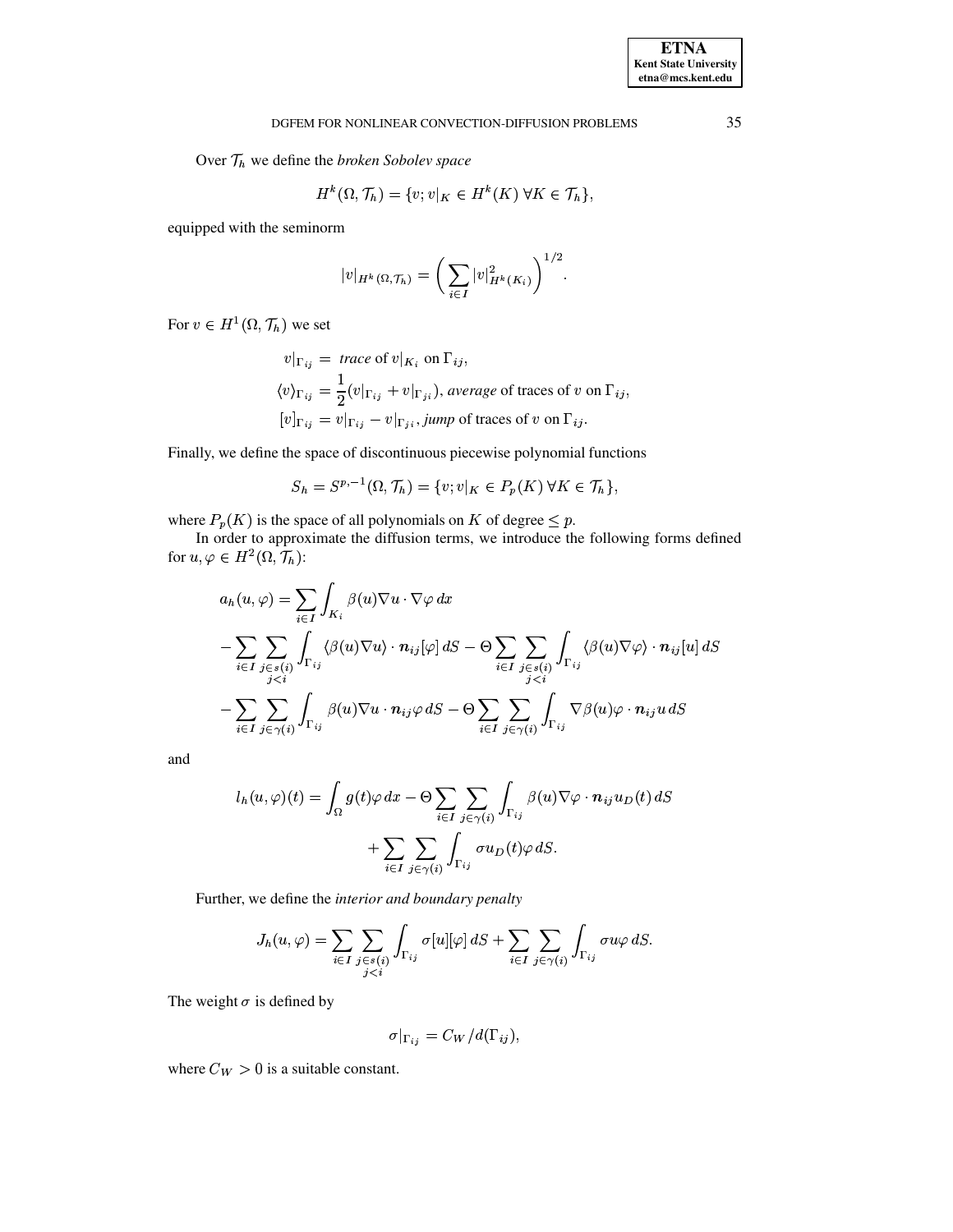Taking  $\Theta = 1$ , 0 and  $-1$ , we obtain the symmetric (SIPG), incomplete (IIPG) and nonsymmetric (NIPG) variants of the approximation of the diffusion terms.

Finally, we define the *convective* form

$$
b_h(u,\varphi) = -\sum_{i \in I} \int_{K_i} \sum_{s=1}^2 f_s(u) \frac{\partial \varphi}{\partial x_s} dx + \sum_{i \in I} \sum_{j \in S(i)} \int_{\Gamma_{ij}} H(u|_{\Gamma_{ij}}, u|_{\Gamma_{ji}}, \mathbf{n}_{ij}) \varphi|_{\Gamma_{ij}} dS.
$$

Here  $H$  is the so-called numerical flux with properties specified later.

Now we can introduce the discrete problem (space semidiscretization with continuous time, also called the method of lines).

<span id="page-3-0"></span>DEFINITION 2.1. We say that  $u_h$  is a DGFE solution of the convection-diffusion problem  $(2.1)$ – $(2.3)$ , if

$$
\begin{aligned}\na) \quad & u_h \in C^1([0, T]; S_h), \\
b) \quad & \frac{d}{dt}(u_h(t), \varphi_h) + b_h(u_h(t), \varphi_h) + \beta_0 J_h(u_h(t), \varphi_h) + a_h(u_h(t), \varphi_h) \\
& = l_h(u_h, \varphi_h)(t), \quad \forall \varphi_h \in S_h, \forall t \in (0, T), \\
c) \quad & u_h(0) = u_h^0,\n\end{aligned}
$$

where  $u_h^0$  is an  $S_h$  approximation of the initial condition  $u^0$  and  $\beta_0 > 0$  is a constant from assumption (2.4).

The discrete problem  $(2.6)$  is equivalent to a large system of ordinary differential equations. If we apply a suitable ODE solver, we get a fully discrete problem. However, this subject lies outside the framework of this paper. Here we shall be concerned with the analysis of the semidiscrete problem  $(2.6)$ .

# 3. Error analysis.

3.1. Some assumptions. We assume that the numerical flux  $H$  has the following properties:

(H1)  $H(u, v, n)$  is defined in  $\mathbb{R}^2 \times B_1$ , where  $B_1 = \{n \in \mathbb{R}^d; |n| = 1\}$ , and is Lipschitzcontinuous with respect to  $u, v$ :

$$
|H(u, v, n) - H(u^*, v^*, n)| \leq C_L(|u - u^*| + |v - v^*|),
$$
  
  $u, v, u^*, v^* \in \mathbb{R}, n \in B_1.$ 

(H2)  $H(u, v, n)$  is consistent:

$$
H(u, u, n) = \sum_{s=1}^d f_s(u) n_s, \quad u \in \mathbb{R}, n = (n_1, \ldots, n_d) \in B_1.
$$

(H3)  $H(u, v, n)$  is conservative:

<span id="page-3-1"></span> $H(u, v, n) = -H(v, u, -n), \quad u, v \in \mathbb{R}, n \in B_1.$ 

We shall assume that the weak solution u of problem  $(2.1)$ – $(2.3)$  is regular, namely

(3.1) 
$$
\frac{\partial u}{\partial t} \in L^2((0,T);H^{p+1}(\Omega)),
$$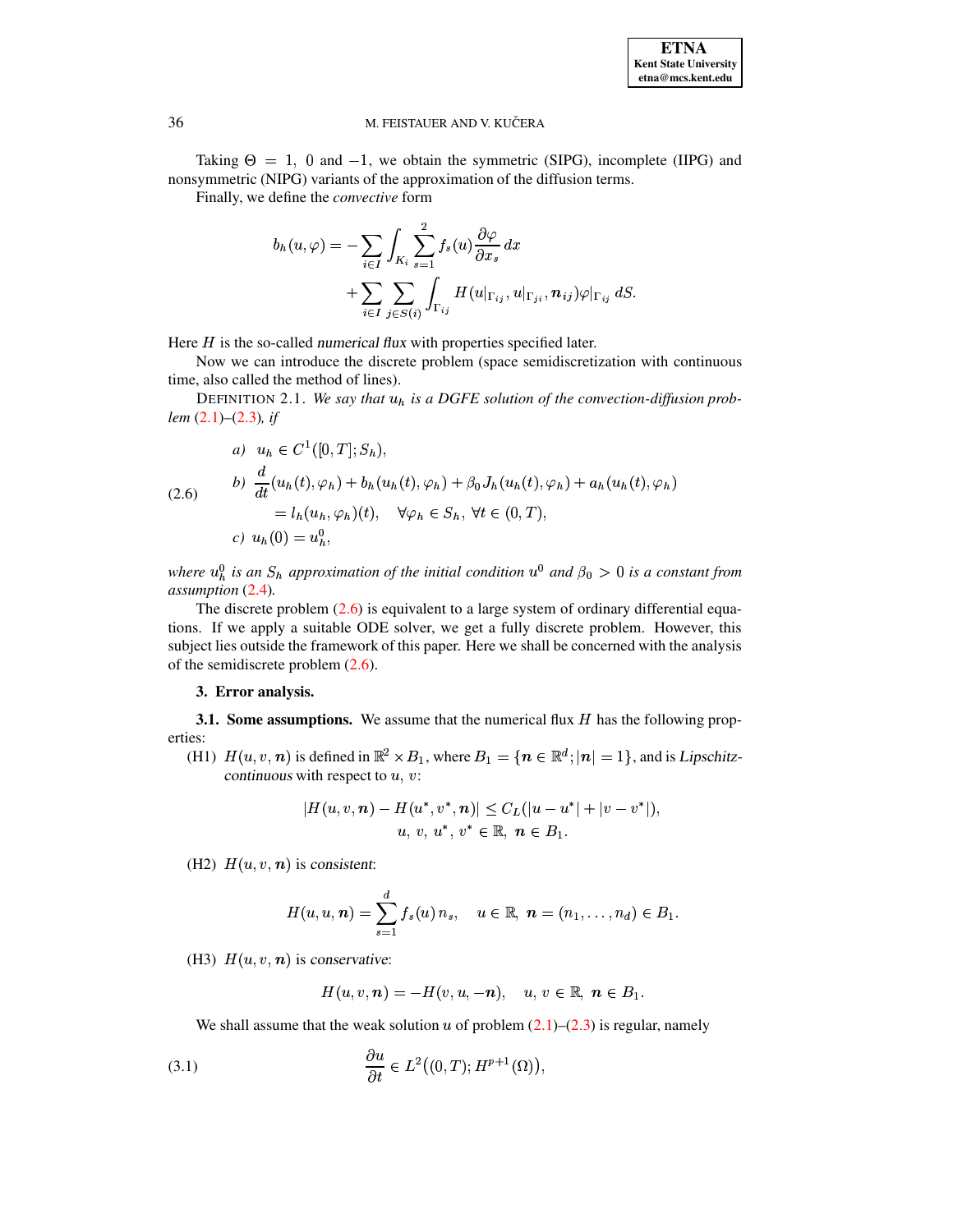| <b>ETNA</b>                  |
|------------------------------|
| <b>Kent State University</b> |
| etna@mcs.kent.edu            |

37

where  $p \ge 1$  denotes the given degree of approximation. Then  $u \in C([0, T]; H^{p+1}(\Omega))$  and u satisfies  $(2.1)$ – $(2.3)$  pointwise. It is possible to show that the regular solution satisfies the identity

<span id="page-4-5"></span>(3.2) 
$$
\frac{d}{dt}(u(t), \varphi_h) + b_h(u(t), \varphi_h) + \beta_0 J_h(u(t), \varphi_h) + a_h(u(t), \varphi_h)
$$

$$
= l_h(u, \varphi_h)(t), \quad \forall \varphi_h \in S_h, \text{ for a. a. } t \in (0, T).
$$

<span id="page-4-4"></span>To treat the nonlinear diffusion terms, we need one more regularity assumption on the solution  $u$  of the continuous problem:

(3.3) 
$$
\|\nabla u(t)\|_{L^{\infty}(\Omega)} \leq C_R \quad \text{for a. a. } t \in (0, T).
$$

Let us consider a system  $\{\mathcal{T}_h\}_{h \in (0,h_0)}$ ,  $h_0 > 0$ , of partitions of the domain  $\Omega$  with the following properties:

(A1) The system  $\{\mathcal{T}_h\}_{h \in (0, h_0)}$  is regular: there exists a constant  $C_T > 0$ , such that

$$
\frac{h_K}{\rho_K} \leq C_T, \quad \forall K \in \mathcal{T}_h, \quad \forall h \in (0, h_0).
$$

(A2) There exists a constant  $C_D > 0$ , such that

$$
h_{K_i} \le C_D d(\Gamma_{ij}), \quad \forall i \in I, \quad \forall j \in S(i), \quad \forall h \in (0, h_0).
$$

<span id="page-4-2"></span>3.2. Some auxiliary results. First we state some results necessary for our analysis; see, e.g.,  $[9]$ .

<span id="page-4-0"></span>LEMMA 3.1 (Multiplicative trace inequality). There exists a constant  $C_M > 0$  independent of  $h, K, v$ , such that

(3.4) 
$$
||v||_{L^{2}(\partial K)}^{2} \leq C_{M} (||v||_{L^{2}(K)}|v|_{H^{1}(K)} + h_{K}^{-1}||v||_{L^{2}(K)}^{2})
$$

$$
\forall K \in \mathcal{T}_{h}, v \in H^{1}(K), h \in (0, h_{0}).
$$

<span id="page-4-3"></span>LEMMA 3.2 (Inverse inequality). There exists a constant  $C_I > 0$  independent of h, K, v, such that

$$
(3.5) \t\t |v|_{H^1(K)} \le C_I h_K^{-1} \|v\|_{L^2(K)}, \quad \forall K \in \mathcal{T}_h, \ v \in P_p(K), \ h \in (0, h_0).
$$

Now, for  $v \in L^2(\Omega)$  we denote by  $\Pi_h v$  the  $L^2(\Omega)$ -projection of v on  $S_h$ :

$$
\Pi_h v \in S_h, \quad (\Pi_h v - v, \varphi_h) = 0 \qquad \forall \varphi_h \in S_h.
$$

Obviously, if  $K \in \mathcal{T}_h$ , then the function  $\Pi_h v|_K$  is the  $L^2(K)$ -projection of  $v|_K$  on  $P_p(K)$ . Let  $k \in [1, p]$  be an integer. It is possible to show, cf., e.g., [19, Lemma 4.1], that the operator  $\Pi_h$  has the following properties.

LEMMA 3.3. There exists a constant  $C_A > 0$  independent of h, K, v, such that

$$
(3.6) \t\t\t ||\Pi_h v - v||_{L^2(K)} \le C_A h_K^{k+1} |v|_{H^{k+1}(K)},
$$

$$
(3.7) \t\t |\Pi_h v - v|_{H^1(K)} \le C_A h_K^k |v|_{H^{k+1}(K)},
$$

<span id="page-4-1"></span> $|\Pi_h v - v|_{H^2(K)} \leq C_A h_K^{k-1} |v|_{H^{k+1}(K)},$  $(3.8)$ 

for all  $v \in H^{k+1}(K)$ ,  $K \in T_h$  and  $h \in (0, h_0)$ , where  $k \in [1, p]$  is an integer.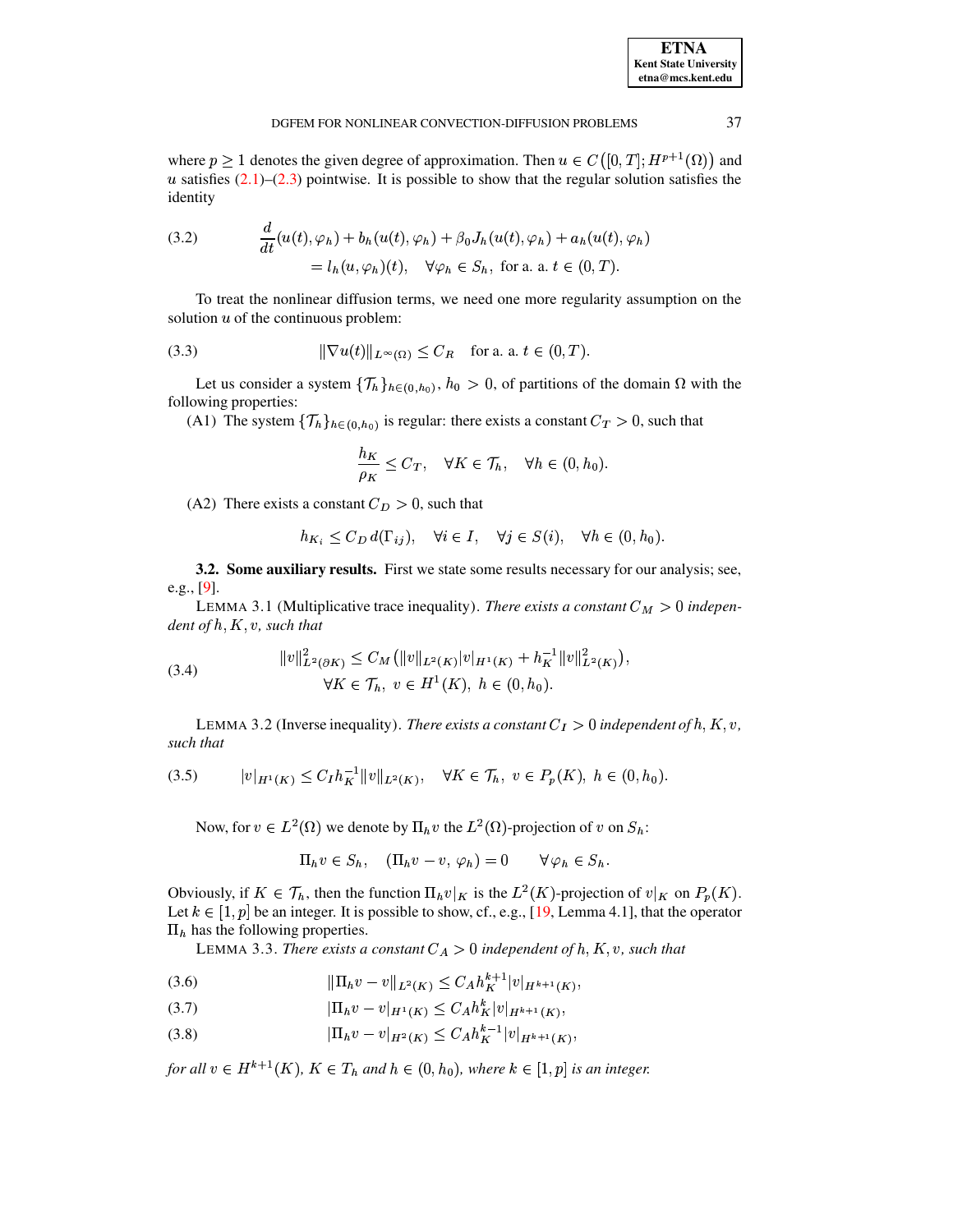

In what follows, we shall denote by  $C$  a generic constant independent of  $h, K$ , and/or other quantities attaining different values in different places.

We set  $\eta(t) = \Pi_h u(t) - u(t) \in H^{p+1}(\Omega, \mathcal{T}_h)$  for a. a.  $t \in (0, T)$ . Then (3.4)–(3.8) yield the following estimates.

<span id="page-5-1"></span>LEMMA 3.4. There exists a constant  $C > 0$  independent of h, K, such that for all  $h \in (0, h_0)$ 

a) 
$$
\|\eta\|_{L^2(\Omega, \mathcal{T}_h)} \leq C h^{p+1} |u|_{H^{p+1}(\Omega)},
$$
  
\nb)  $|\eta|_{H^1(\Omega, \mathcal{T}_h)} \leq C h^p |u|_{H^{p+1}(\Omega)},$   
\nc)  $|\eta|_{H^2(\Omega, \mathcal{T}_h)} \leq C h^{p-1} |v|_{H^{p+1}(\Omega)},$   
\nd)  $\left\|\frac{\partial \eta}{\partial t}\right\| \leq C h^{p+1} \left|\frac{\partial u}{\partial t}\right|_{H^{p+1}(\Omega)},$   
\ne)  $J_h(\eta, \eta) \leq C h^{2p} |u|_{H^{p+1}(\Omega)}^2.$ 

3.3. Properties of the convective form. We use the following notation:

$$
||w||_{DG} = \left(\frac{1}{2} \left( |w|_{H^1(\Omega,\mathcal{T}_h)}^2 + J_h(w,w) \right) \right)^{1/2}.
$$

It is possible to show that  $\|\cdot\|_{DG}$  is a norm in  $H^1(\Omega, \mathcal{T}_h)$ .

Now, we shall be concerned with the properties of the form  $b<sub>h</sub>$ . Under assumptions (H1)–(H3) and (A1)–(A2) the convective form  $b<sub>h</sub>$  is Lipschitz-continuous in the following sense.

LEMMA 3.5. Let  $u, \bar{u}, v \in H^1(\Omega, \mathcal{T}_h)$  and  $h \in (0, h_0)$ . Then there exists a constant  $C>0$  independent of  $u, \bar{u}, v, h$ , such that

$$
|b_h(u,v) - b_h(\bar{u},v)| \le C \left( J_h(v,v)^{1/2} + |v|_{H^1(\Omega, \mathcal{T}_h)} \right) \times \left( ||u - \bar{u}||_{L^2(\Omega)} + \left( \sum_{i \in I} h_{K_i} ||u - \bar{u}||_{L(\partial K_i)}^2 \right)^{1/2} \right).
$$

From this and results from Section 3.2 we obtain

LEMMA 3.6. Let u be the solution of the continuous problem,  $u_h$  the solution of the discrete problem and let  $\xi = u_h - \Pi_h u \in S_h$ . Then there exists a constant  $C > 0$ , independent of  $h \in (0, h_0)$ , such that

<span id="page-5-3"></span>
$$
|b_h(u,\xi)-b_h(u_h,\xi)|\leq C\|\xi\|_{DG}\left(h^{p+1}|u|_{H^{p+1}(\Omega)}+\|\xi\|_{L^2(\Omega)}\right).
$$

**3.4. Coercivity.** An important question is the coercivity of the discrete problem  $(2.6)$ .

<span id="page-5-2"></span>LEMMA 3.7 (Nonsymmetric case). Let  $C_W > 0$ . Then for the nonsymmetric diffusion form  $a_h$  and nonsymmetric right hand side  $l_h$  (i.e.,  $\Theta = -1$ ), we have

$$
a_h(u_h, \xi) - a_h(u, \xi) - l_h(u_h, \xi) + l_h(u, \xi) = A + B,
$$

<span id="page-5-0"></span>where

$$
A \geq \beta_0 |\xi|_{H^1(\Omega, \mathcal{T}_h)}^2,
$$
  
(3.9) 
$$
|B| \leq C \bigg( (2\beta_1 - \beta_0) h^p |u|_{H^{p+1}(\Omega)} + h^{p+1} |u|_{H^{p+1}(\Omega)} + ||\xi||_{L^2(\Omega)} \bigg) \times (|\xi|_{H^1(\Omega, \mathcal{T}_h)} + J_h(\xi, \xi)^{1/2}).
$$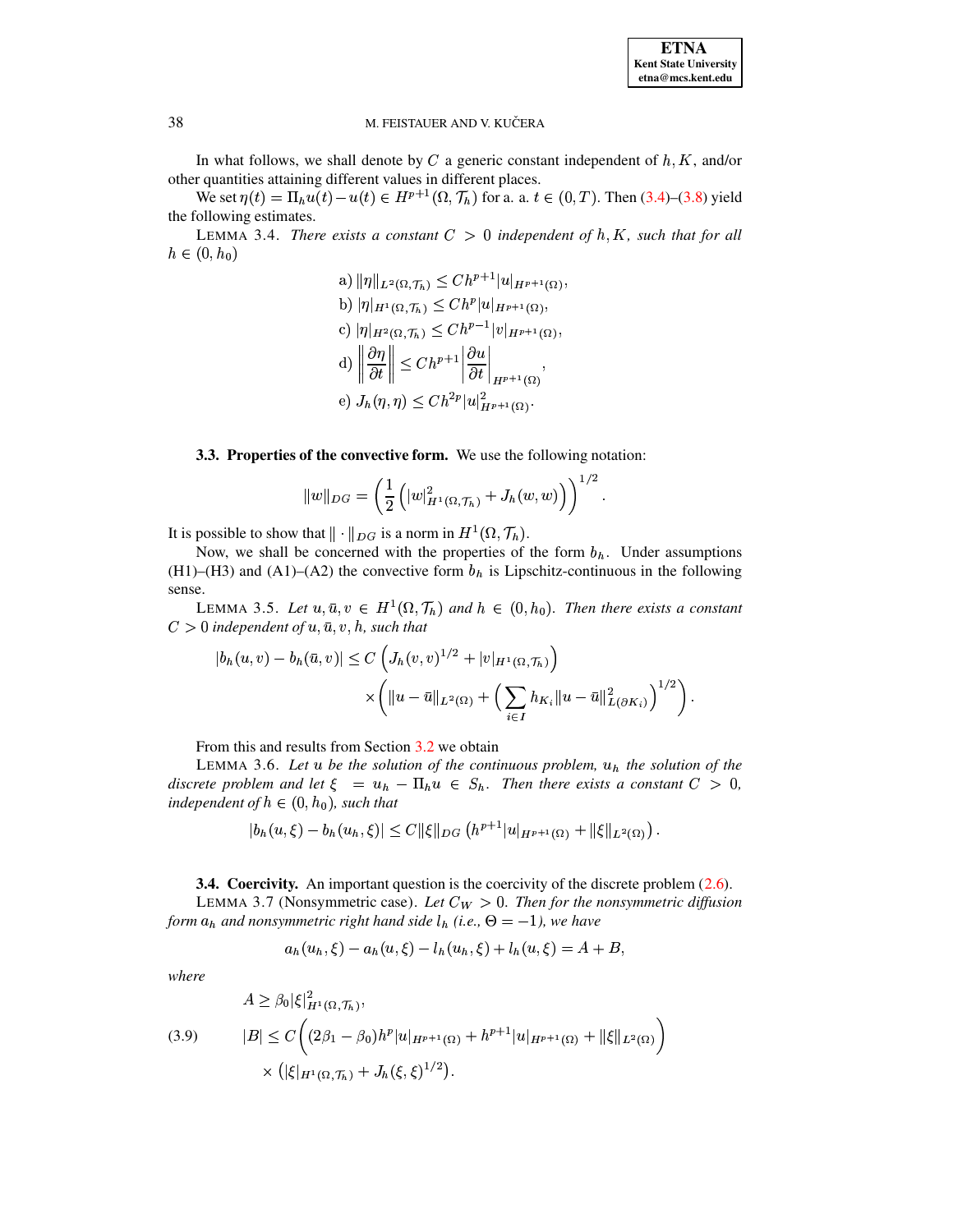LEMMA 3.8 (Symmetric case). Let

$$
C_W \ge 4\left(\frac{\beta_1}{\beta_0}\right)^2 C_M(1+C_I),
$$

where  $C_M$  and  $C_I$  are the constants from Lemmas 3.1 and 3.2, respectively. Then for the symmetric diffusion form  $a_h$  and symmetric right hand side  $l_h$  (i.e.,  $\Theta = 1$ ), we have

$$
a_h(u_h, \xi) - a_h(u, \xi) - l_h(u_h, \xi) + l_h(u, \xi) = A + B,
$$

where

$$
A \geq \frac{\beta_0}{2} (|\xi|_{H^1(\Omega, \mathcal{T}_h)}^2 - J_h(\xi, \xi)),
$$
  
\n
$$
|B| \leq C \left( (2\beta_1 - \beta_0) h^p |u|_{H^{p+1}(\Omega)} + h^{p+1} |u|_{H^{p+1}(\Omega)} + ||\xi||_{L^2(\Omega)} \right)
$$
  
\n
$$
\times (|\xi|_{H^1(\Omega, \mathcal{T}_h)} + J_h(\xi, \xi)^{1/2}).
$$

LEMMA 3.9 (Incomplete case). Let

$$
C_W \ge 2\left(\frac{\beta_1}{\beta_0}\right)^2 C_M(1+C_I),
$$

where  $C_M$  and  $C_I$  are the constants from Lemmas 3.1 and 3.2, respectively. Then for the incomplete diffusion form  $a_h$  and incomplete right hand side  $l_h$ , we have

$$
a_h(u_h, \xi) - a_h(u, \xi) - l_h(u_h, \xi) + l_h(u, \xi) = A + B,
$$

where

$$
A \geq \frac{\beta_0}{2} \left( |\xi|_{H^1(\Omega, \mathcal{T}_h)}^2 - J_h(\xi, \xi) \right),
$$
  
\n
$$
|B| \leq C \left( (2\beta_1 - \beta_0) h^p |u|_{H^{p+1}(\Omega)} + h^{p+1} |u|_{H^{p+1}(\Omega)} + ||\xi||_{L^2(\Omega)} \right)
$$
  
\n
$$
\times \left( |\xi|_{H^1(\Omega, \mathcal{T}_h)} + J_h(\xi, \xi)^{1/2} \right).
$$

The proofs of Lemmas 3.7–3.9 are rather technical. Therefore, we shall give here only a sketch of the proof of Lemma 3.7.

39

**ETNA Kent State University**  $etna@mcs. kent.edu$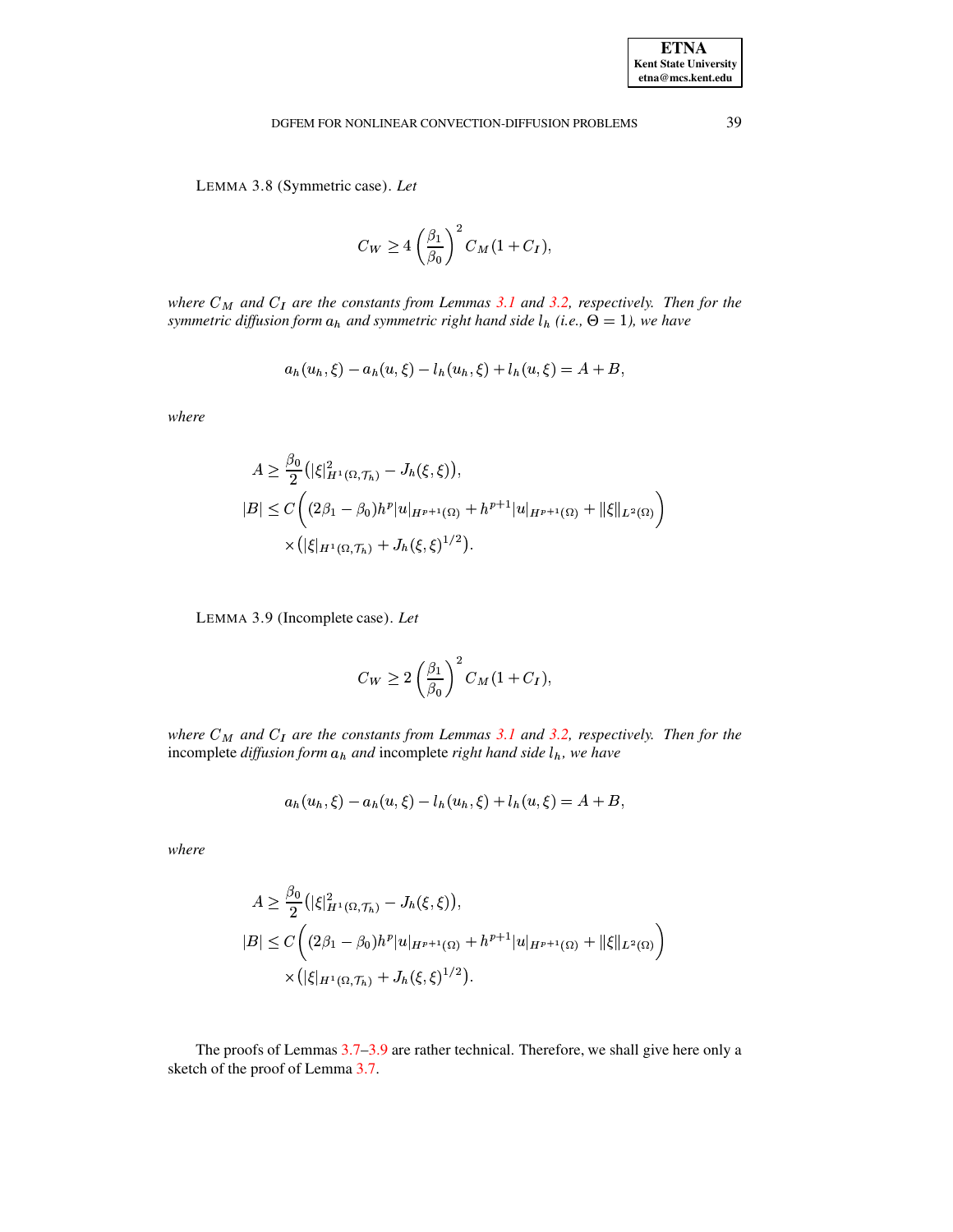*Proof of Lemma 3.7.* We break down  $a_h(u, \xi) - l_h(u, \xi)$  into individual terms by setting

$$
\sigma^1(u,\xi) = \sum_{i\in I} \int_{K_i} \beta(u)\nabla u \cdot \nabla \xi \, dx,
$$
  

$$
\sigma^2(u,\xi) = -\sum_{i\in I} \sum_{\substack{j\in s(i) \\ j  

$$
\sigma^3(u,\xi) = \sum_{i\in I} \sum_{\substack{j\in s(i) \\ j  

$$
\sigma^4(u,\xi) = -\sum_{i\in I} \sum_{j\in \gamma(i)} \int_{\Gamma_{ij}} \beta(u)\nabla u \cdot \mathbf{n}_{ij}\xi \, dS,
$$
  

$$
\sigma^5(u,\xi) = \sum_{i\in I} \sum_{j\in \gamma(i)} \int_{\Gamma_{ij}} \beta(u)\nabla \xi \cdot \mathbf{n}_{ij}u \, dS -
$$
  

$$
-\sum_{i\in I} \sum_{j\in \gamma(i)} \int_{\Gamma_{ij}} \beta(u)\nabla \xi \cdot \mathbf{n}_{ij}u_D \, dS.
$$
$$
$$

Therefore

$$
a_h(u_h, \xi) - a_h(u, \xi) - l_h(u_h, \xi) + l_h(u, \xi) = \sum_{i=1}^{5} (\sigma^i(u_h, \xi) - \sigma^i(u, \xi))
$$

and we shall treat these terms separately:

1) First term:

$$
\sigma^1(u_h, \xi) - \sigma^1(u, \xi) = \sum_{i \in I} \int_{K_i} (\beta(u_h) \nabla u_h - \beta(u) \nabla u) \cdot \nabla \xi \, dx
$$

$$
= \sum_{i \in I} \int_{K_i} ((\beta(u_h) \nabla u_h - \beta(u_h) \nabla \Pi_h u) + (\beta(u_h) \nabla \Pi_h u - \beta(u) \nabla \Pi_h u)
$$

$$
+ (\beta(u) \nabla \Pi_h u - \beta(u) \nabla u) \bigg) \cdot \nabla \xi \, dx = \sigma_1^1 + \sigma_2^1 + \sigma_3^1
$$

and, using  $(2.4)$ , we estimate

$$
\sigma_1^1 = \sum_{i \in I} \int_{K_i} \beta(u_h) \nabla \xi \cdot \nabla \xi \, dx \geq \beta_0 |\xi|_{H^1(\Omega, \mathcal{T}_h)}^2.
$$

Further, by  $(2.4)$ ,  $(2.5)$ , the Cauchy inequality,  $(3.3)$  and Lemma 3.4, we get

$$
|\sigma_2^1| = \left| \sum_{i \in I} \int_{K_i} \left( \left( \beta(u_h) - \beta(u) \right) \nabla \eta + \left( \beta(u_h) - \beta(u) \right) \nabla u \right) \cdot \nabla \xi \, dx \right|
$$
  

$$
\leq \left( \left( \left( \beta_1 - \beta_0 \right) + LC_R h \right) C h^p |u|_{H^{p+1}(\Omega)} + LC_R ||\xi||_{L^2(\Omega)} \right) |\xi|_{H^1(\Omega, \mathcal{T}_h)}.
$$

Finally, (2.4), the Cauchy inequality and Lemma 3.4 imply that

$$
|\sigma_3^1| = \left| \sum_{i \in I} \int_{K_i} \beta(u) (\nabla \Pi_h u - \nabla u) \cdot \nabla \xi \, dx \right|
$$
  

$$
\leq \sum_{i \in I} \int_{K_i} \beta_1 |\nabla \eta| |\nabla \xi| \, dx \leq \beta_1 C h^p |u|_{H^{p+1}(\Omega)} |\xi|_{H^1(\Omega, \mathcal{T}_h)}
$$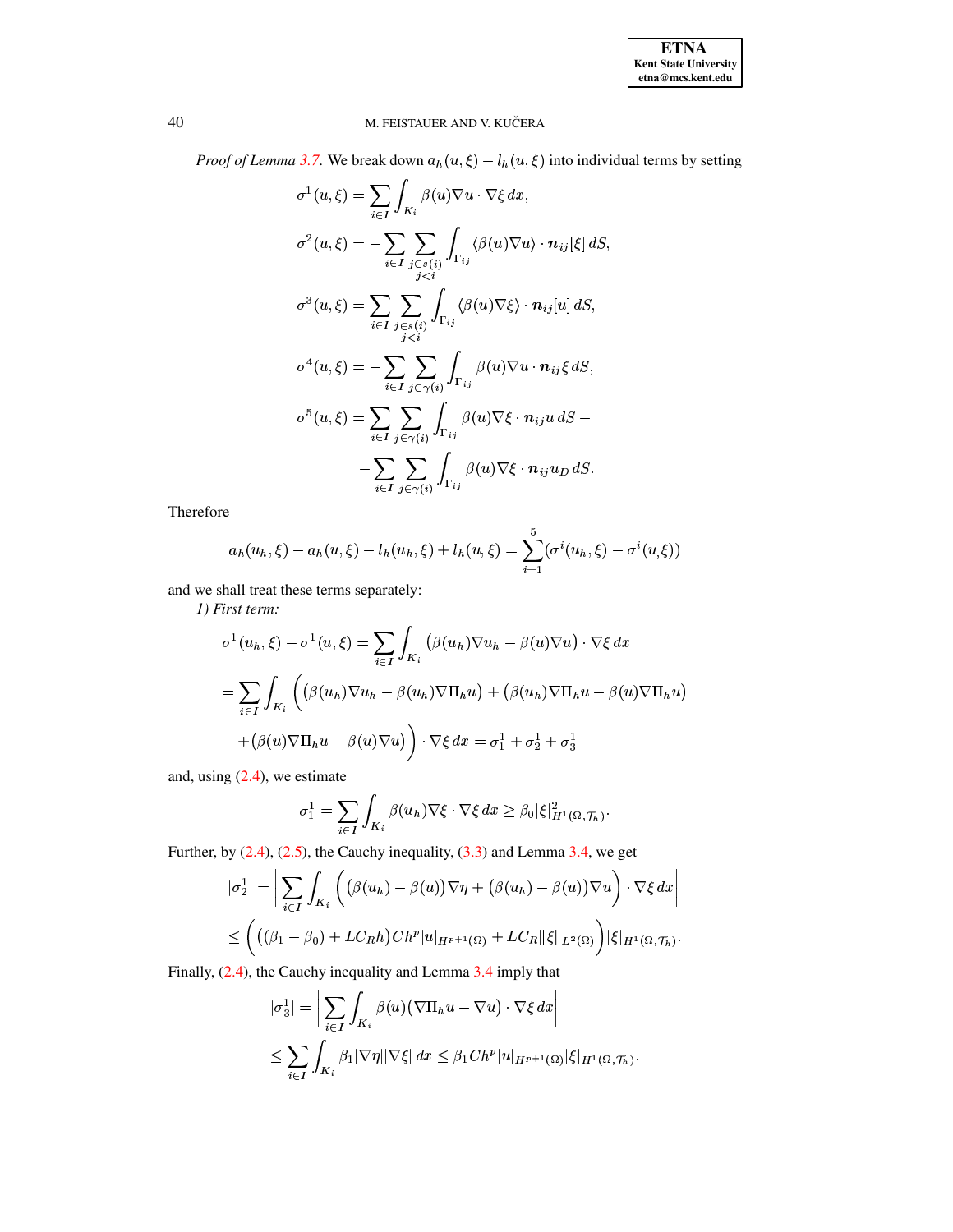# DGFEM FOR NONLINEAR CONVECTION-DIFFUSION PROBLEMS

2) Second term:

$$
\sigma^{2}(u_{h}, \xi) - \sigma^{2}(u, \xi)
$$
\n
$$
= - \sum_{i \in I} \sum_{\substack{j \in s(i) \\ j < i}} \int_{\Gamma_{ij}} \left\langle (\beta(u_{h}) \nabla u_{h} - \beta(u_{h}) \nabla \Pi_{h} u) \right\rangle
$$
\n
$$
+ (\beta(u_{h}) \nabla \Pi_{h} u - \beta(u) \nabla \Pi_{h} u)
$$
\n
$$
+ (\beta(u) \nabla \Pi_{h} u - \beta(u) \nabla u) \right\rangle \cdot \mathbf{n}_{ij}[\xi] dS = \sigma_{1}^{2} + \sigma_{2}^{2} + \sigma_{3}^{2},
$$

where

$$
\sigma_1^2 = -\sum_{i \in I} \sum_{\substack{j \in s(i) \\ j < i}} \int_{\Gamma_{ij}} \langle \beta(u_h) \nabla \xi \rangle \cdot \mathbf{n}_{ij}[\xi] \, dS.
$$

We do not estimate  $\sigma_1^2$ , since it will cancel out a similar term in the following. After applying (2.4) and (2.5), we get

$$
|\sigma_2^2| = \Big| \sum_{i \in I} \sum_{\substack{j \in s(i) \\ j < i}} \int_{\Gamma_{ij}} \Big\langle \big(\beta(u_h) - \beta(u)\big) \nabla \eta + \big(\beta(u_h) - \beta(u)\big) \nabla u \Big\rangle \cdot \mathbf{n}_{ij}[\xi] \, dS \Big|
$$
  

$$
\leq \frac{(\beta_1 - \beta_0)}{C_W} \Bigg( \sum_{i \in I} h_{K_i} ||\nabla \eta||_{L^2(\partial K_i)}^2 \Bigg)^{1/2} J_h(\xi, \xi)^{1/2}
$$
  

$$
+ \frac{L ||\nabla u||_{L^{\infty}(\Omega)}}{C_W} \Bigg( \sum_{i \in I} h_{K_i} ||u_h - u||_{L^2(\partial K_i)}^2 \Bigg)^{1/2} J_h(\xi, \xi)^{1/2}.
$$

The multiplicative trace inequality implies that

$$
|\sigma_2^2| \le C \Big( \big( (\beta_1 - \beta_0) + LC_R h \big) h^p |u|_{H^{p+1}(\Omega)} + LC_R ||\xi||_{L^2(\Omega)} \Big) J_h(\xi, \xi)^{1/2}
$$

and

$$
|\sigma_3^2| \leq \beta_1 Ch^p |u|_{H^{p+1}(\Omega)} J_h(\xi, \xi)^{1/2}.
$$

3) Third term:

$$
\sigma^{3}(u_{h}, \xi) - \sigma^{3}(u, \xi)
$$
\n
$$
= \sum_{i \in I} \sum_{\substack{j \in s(i) \\ j < i}} \int_{\Gamma_{ij}} \langle \beta(u_{h}) \nabla \xi \rangle \cdot \mathbf{n}_{ij}[u_{h}] - \langle \beta(u) \nabla \xi \rangle \cdot \mathbf{n}_{ij}[u] dS
$$
\n
$$
= \sum_{i \in I} \sum_{\substack{j \in s(i) \\ j < i}} \int_{\Gamma_{ij}} \langle \beta(u_{h}) \nabla \xi \rangle \cdot \mathbf{n}_{ij}[u_{h} - \Pi_{h}u]
$$
\n
$$
+ \langle (\beta(u_{h}) - \beta(u)) \nabla \xi \rangle \cdot \mathbf{n}_{ij}[\Pi_{h}u] + \langle \beta(u) \nabla \xi \rangle \cdot \mathbf{n}_{ij}[\Pi_{h}u - u] dS
$$
\n
$$
= \sigma_{1}^{3} + \sigma_{2}^{3} + \sigma_{3}^{3}.
$$

By  $(3.4)$ , we get

$$
\sigma_1^3 = \sum_{i \in I} \sum_{\substack{j \in s(i) \\ j < i}} \int_{\Gamma_{ij}} \langle \beta(u_h) \nabla \xi \rangle \cdot \mathbf{n}_{ij}[\xi] \, dS = -\sigma_1^2.
$$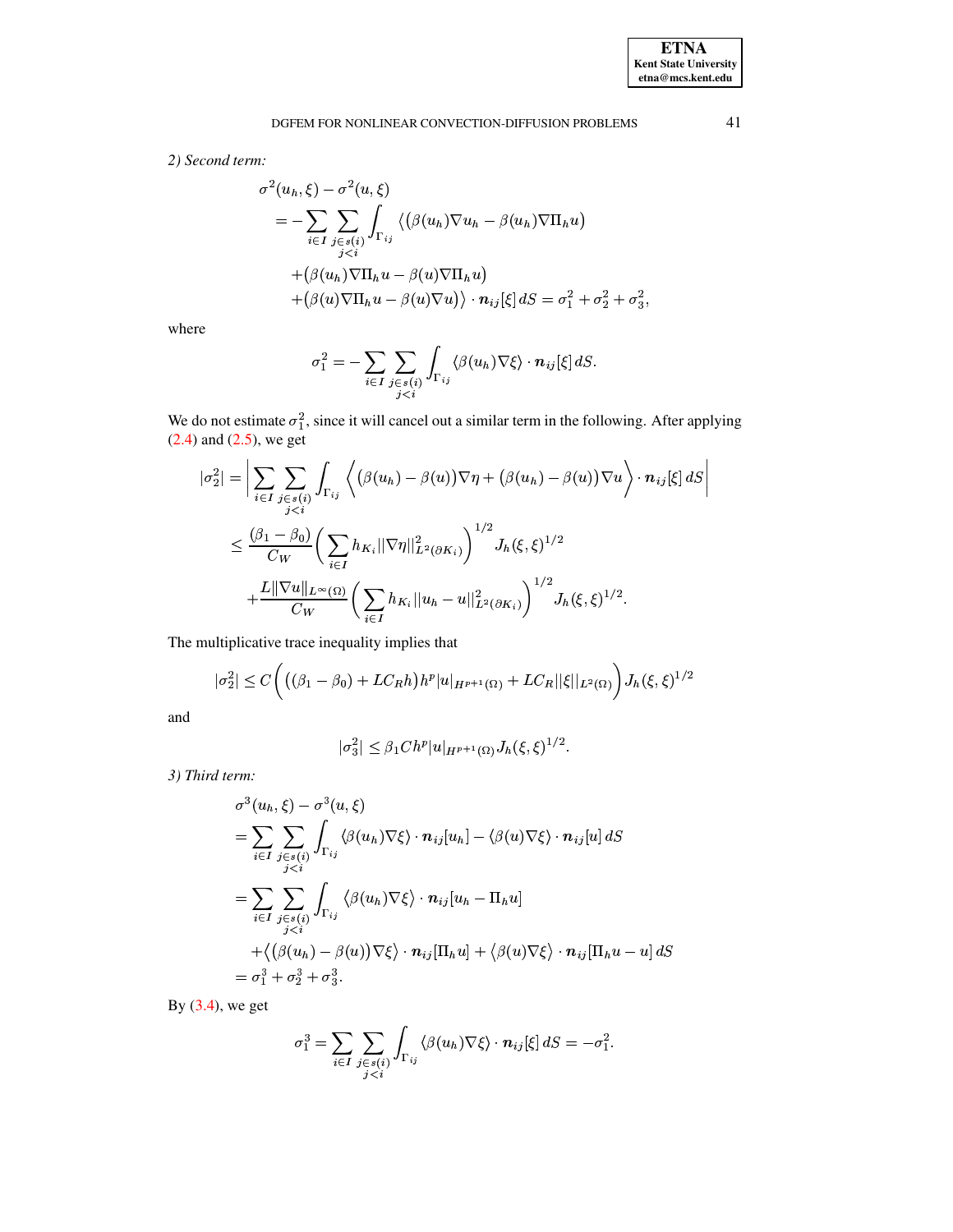Due to the regularity condition (3.3), the function u is continuous and, thus,  $[u] = 0$  and  $[\Pi_h u] = [\eta]$ . We get the estimate:

$$
|\sigma_2^3| = \bigg|\sum_{i \in I} \sum_{\substack{j \in s(i) \\ j < i}} \int_{\Gamma_{ij}} \bigg\langle \big(\beta(u_h) - \beta(u)\big) \nabla \xi \bigg\rangle \cdot n_{ij}[\eta] \, dS \bigg|
$$
  
\$\leq (\beta\_1 - \beta\_0) C |\xi|\_{H^1(\Omega, \mathcal{T}\_h)} h^p |u|\_{H^{p+1}(\Omega)}.

Finally, we have

$$
|\sigma_3^3| \leq \beta_1 C |\xi|_{H^1(\Omega, \mathcal{T}_h)} h^p |u|_{H^{p+1}(\Omega)}.
$$

4) Fourth term:

$$
\sigma^4(u_h, \xi) - \sigma^4(u, \xi) = -\sum_{i \in I} \sum_{j \in \gamma(i)} \int_{\Gamma_{ij}} (\beta(u_h) \nabla u_h - \beta(u) \nabla u) \cdot \mathbf{n}_{ij} \xi \, dS
$$
  
= 
$$
-\sum_{i \in I} \sum_{j \in \gamma(i)} \int_{\Gamma_{ij}} (\beta(u_h) \nabla \xi + (\beta(u_h) - \beta(u)) \nabla \Pi_h u + \beta(u) \nabla \eta) \cdot \mathbf{n}_{ij} \xi \, dS
$$
  
= 
$$
\sigma_1^4 + \sigma_2^4 + \sigma_3^4
$$

and these terms can be treated similarly as  $\sigma_1^2, \sigma_2^2$  and  $\sigma_3^2$  to obtain

$$
\sigma_1^4 = -\sum_{i \in I} \sum_{j \in \gamma(i)} \int_{\Gamma_{ij}} \beta(u_h) \nabla \xi \cdot \mathbf{n}_{ij} \xi \, dS,
$$
  
\n
$$
|\sigma_2^4| \le C \Biggl( \bigl( (\beta_1 - \beta_0) + LC_R h \bigr) h^p |u|_{H^{p+1}(\Omega)} + LC_R ||\xi||_{L^2(\Omega)} \Biggr) J_h(\xi, \xi)^{1/2},
$$
  
\n
$$
|\sigma_3^4| \le \beta_1 Ch^p |u|_{H^{p+1}(\Omega)} J_h(\xi, \xi)^{1/2}.
$$

5) Fifth term:

$$
\sigma^{5}(u_{h}, \xi) - \sigma^{5}(u, \xi) = \sum_{i \in I} \sum_{j \in \gamma(i)} \int_{\Gamma_{ij}} (\beta(u_{h}) \nabla \xi \cdot \mathbf{n}_{ij} u_{h}
$$
  
\n
$$
- \beta(u) \nabla \xi \cdot \mathbf{n}_{ij} u - (\beta(u_{h}) - \beta(u)) \nabla \xi \cdot \mathbf{n}_{ij} u_{D}) dS
$$
  
\n
$$
= \sum_{i \in I} \sum_{j \in \gamma(i)} \int_{\Gamma_{ij}} (\beta(u_{h}) \nabla \xi \cdot \mathbf{n}_{ij} \xi + (\beta(u_{h}) - \beta(u)) \nabla \xi \cdot \mathbf{n}_{ij} \xi + (\beta(u_{h}) - \beta(u)) \nabla \xi \cdot \mathbf{n}_{ij} (\Pi_{h} u - u_{D}) + \beta(u) \nabla \xi \cdot \mathbf{n}_{ij} \eta) dS
$$
  
\n
$$
= \sigma_{1}^{5} + \sigma_{2}^{5} + \sigma_{3}^{5}.
$$

We have  $\sigma_1^5=-\sigma_1^4$  and

$$
\sigma_2^5 = \sum_{i \in I} \sum_{j \in \gamma(i)} \int_{\Gamma_{ij}} (\beta(u_h) - \beta(u)) \nabla \xi \cdot \mathbf{n}_{ij} \eta \, dS,
$$

since  $u = u_D$  on  $\partial\Omega$ . This, the Cauchy inequality and the multiplicative trace inequality yield

 $|\sigma_2^5| \leq (\beta_1 - \beta_0)C|\xi|_{H^1(\Omega, \mathcal{T}_h)} h^p |u|_{H^{p+1}(\Omega)},$ 

and

$$
|\sigma_3^5| \leq \beta_1 C |\xi|_{H^1(\Omega,\mathcal{T}_h)} h^p |u|_{H^{p+1}(\Omega)}.
$$

The use of the derived inequalities gives us the sought estimates  $(3.9)$ .  $\Box$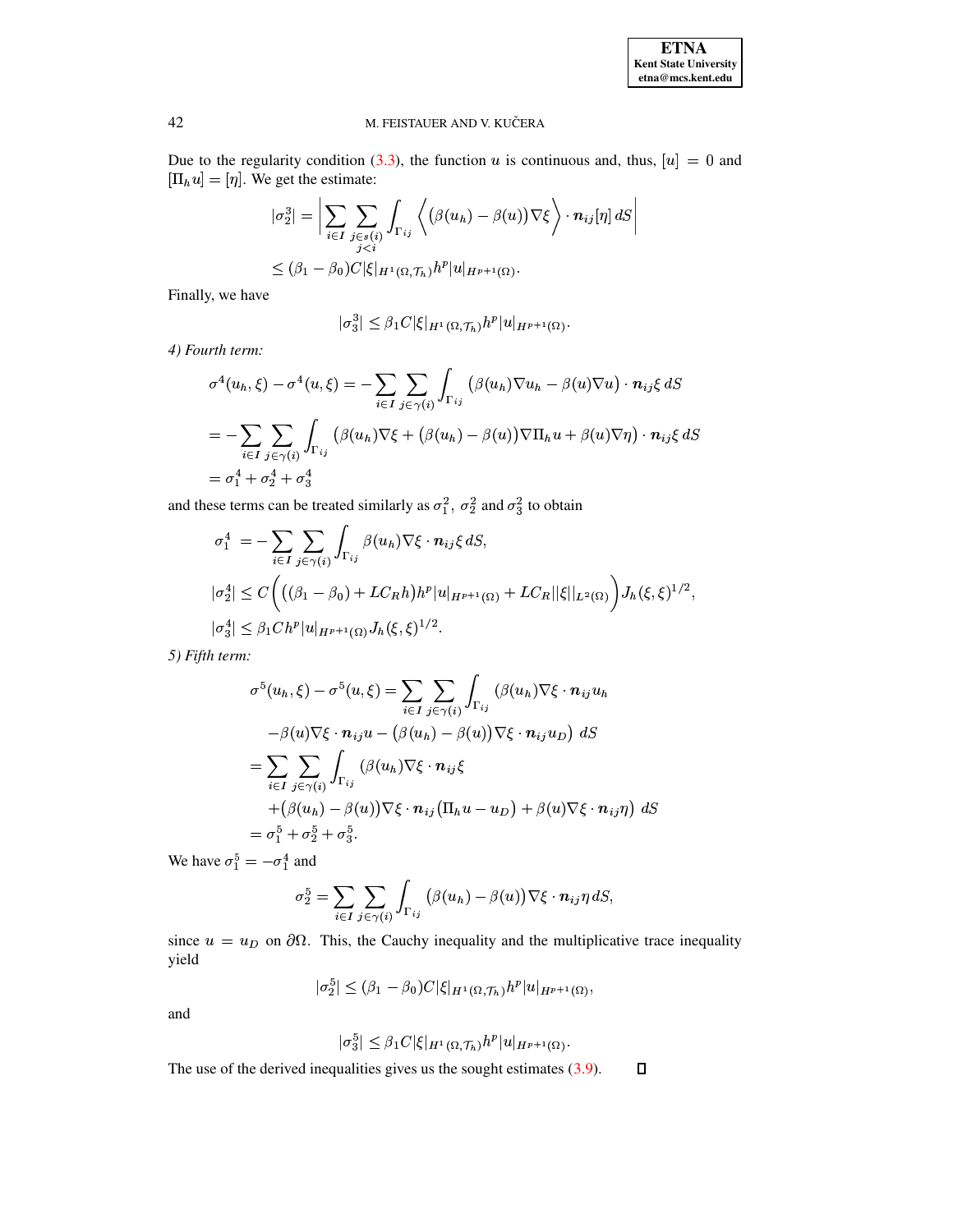<span id="page-10-0"></span>

**3.5. Main result.** On the basis of the above analysis, we get the apriori error estimate for the problem with the nonlinear convection and diffusion.

THEOREM 3.10. Let assumptions (H1)-(H3) and (A1)-(A2) be satisfied and let the constant  $C_W$  satisfy the assumption from Lemmas 3.7, 3.8 and 3.9 corresponding to the NIPG, SIPG and IIPG version, respectively. Let  $u$  be the exact solution of problem  $(2.1)$ – $(2.3)$ satisfying the regularity conditions  $(3.1)$  and  $(3.3)$  and let  $u<sub>h</sub>$  be the approximate solution defined by (2.6)with  $u_h^0 = \Pi_h u^0$ . Then the error  $e_h = u - u_h$  satisfies the estimate

$$
(3.10) \quad \max_{t \in [0,T]} \|e_h(t)\|_{L^2(\Omega)}^2 + \frac{\beta_0}{2} \int_0^t \left( |e_h(\vartheta)|_{H^1(\Omega, \mathcal{T}_h)}^2 + J_h(e_h(\vartheta), e_h(\vartheta)) \right) d\vartheta \n\leq C h^{2p},
$$

with a constant  $C > 0$  independent of h.

*Proof.* From  $(2.6)$ ,  $(3.2)$  and estimates in Sections  $3.2-3.4$  it follows that

$$
\frac{1}{2} \frac{\partial}{\partial t} ||\xi(t)||_{L^{2}(\Omega)}^{2} + \frac{\beta_{0}}{2} (|\xi|_{H^{1}(\Omega,\mathcal{T}_{h})}^{2} + J_{h}(\xi,\xi))
$$
\n
$$
\leq C \Biggl\{ \left( J_{h}(\xi,\xi)^{1/2} + |\xi|_{H^{1}(\Omega,\mathcal{T}_{h})} \right) \left( h^{p+1} |u|_{H^{p+1}(\Omega)} + ||\xi||_{L^{2}(\Omega)} \right) \right. \\ \left. + h^{p+1} |\partial u/\partial t|_{H^{p+1}(\Omega)} ||\xi||_{L^{2}(\Omega)} + \beta_{0} h^{p} |u|_{H^{p+1}(\Omega)} J_{h}(\xi,\xi)^{1/2} \right. \\ \left. + \left( (2\beta_{1} - \beta_{0}) h^{p} |u|_{H^{p+1}(\Omega)} \right. \\ \left. + h^{p+1} |u|_{H^{p+1}(\Omega)} + ||\xi||_{L^{2}(\Omega)} \right) \left( |\xi|_{H^{1}(\Omega,\mathcal{T}_{h})} + J_{h}(\xi,\xi) \right) \Biggr\}.
$$

The application of Young's inequality gives us

$$
\frac{\partial}{\partial t} ||\xi(t)||_{L^{2}(\Omega)}^{2} + \beta_{0} (|\xi|_{H^{1}(\Omega, \mathcal{T}_{h})}^{2} + J_{h}(\xi, \xi))
$$
\n
$$
\leq \frac{\beta_{0}}{2} \left( J_{h}(\xi, \xi) + |\xi|_{H^{1}(\Omega, \mathcal{T}_{h})}^{2} \right) + C \left\{ \left( 1 + \frac{1}{\beta_{0}} \right) ||\xi||_{L^{2}(\Omega)}^{2}
$$
\n
$$
+ \frac{1}{\beta_{0}} \left( h^{2p+2} + \beta_{0}^{2} h^{2p} + (2\beta_{1} - \beta_{0})^{2} h^{2p} + h^{2p+2} \right) |u|_{H^{p+1}(\Omega)}^{2}
$$
\n
$$
+ h^{2p+2} |\partial u/\partial t|_{H^{p+1}(\Omega)}^{2} \right\}.
$$

After integrating from 0 to  $t \in [0, T]$  and noticing that  $\xi(0) = u_h^0 - \Pi_h u^0 = 0$ , we obtain

$$
\begin{split} &\|\xi(t)\|_{L^{2}(\Omega)}^{2}+\beta_{0}\int_{0}^{t}\left(|\xi(\vartheta)|_{H^{1}(\Omega,\mathcal{T}_{h})}^{2}+J_{h}(\xi(\vartheta),\xi(\vartheta))\right)d\vartheta\\ &\leq C\bigg\{\left(1+\frac{1}{\beta_{0}}\right)\int_{0}^{t}\|\xi(\vartheta)\|_{L^{2}(\Omega)}^{2}\,d\vartheta+\frac{1}{\beta_{0}}h^{2p}\int_{0}^{t}\left(h^{2}+\beta_{0}^{2}\right.\\ &\left.+(2\beta_{1}-\beta_{0})^{2}+h^{2}\right)|u(\vartheta)|_{H^{p+1}(\Omega)}^{2}\,d\vartheta+h^{2p+2}\int_{0}^{t}\left|\partial u/\partial t\right|_{H^{p}(\Omega)}^{2}\,d\vartheta\bigg\}.\end{split}
$$

**ETNA Kent State University**  $etna@mcs. kent.edu$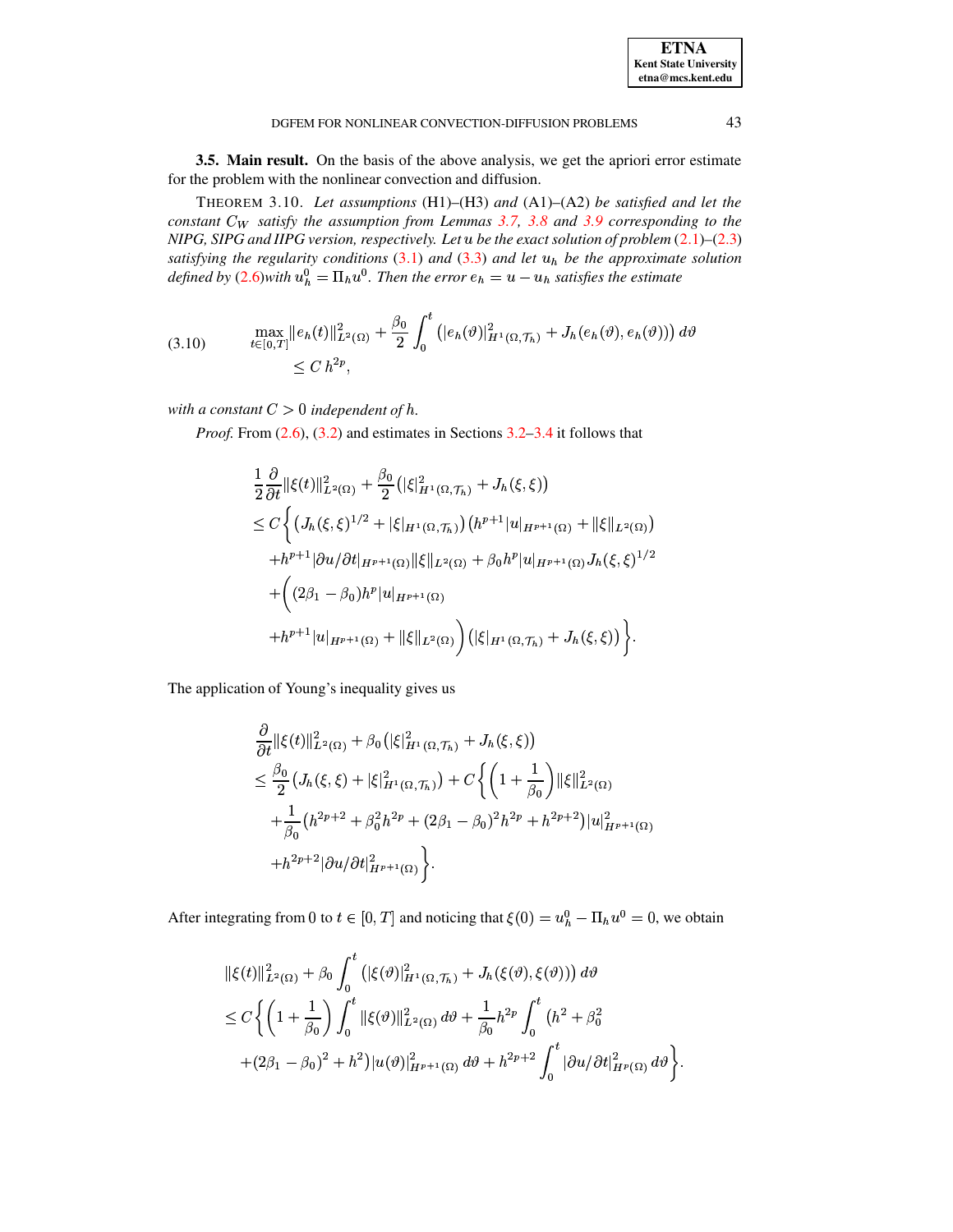Now the application of Gronwall's lemma implies that

$$
\begin{split} &\|\xi(t)\|_{L^{2}(\Omega)}^{2}+\beta_{0}\int_{0}^{t}\left(|\xi(\vartheta)|_{H^{1}(\Omega,\mathcal{T}_{h})}^{2}+J_{h}(\xi(\vartheta),\xi(\vartheta))\right)d\vartheta\\ &\leq Ch^{2p}\frac{\beta_{0}+1}{\beta_{0}}\left(\frac{1}{\beta_{0}}\left(h^{2}+\beta_{0}^{2}+(2\beta_{1}-\beta_{0})^{2}+h^{2}\right)\right.\\ &\left.\times\|u\|_{L^{2}(0,T;H^{p+1}(\Omega))}^{2}+h^{2}\|\partial u/\partial t\|_{L^{2}(0,T;H^{p+1}(\Omega))}^{2}\right)\\ &\times\exp\left(C\frac{\beta_{0}+1}{\beta_{0}}t\right),\quad t\in[0,T]. \end{split}
$$

Finally, since  $e_h = \xi + \eta$ , the above estimate and estimates from Lemma 3.4 yield the sought result.  $\Box$ 

**4. Optimal error estimates.** The error estimate (3.10) is optimal in the  $L^2(H^1)$ -norm, but suboptimal in the  $L^{\infty}(L^2)$ -norm. Our goal is to derive an optimal error estimate in the  $L^{\infty}(L^2)$ -norm. It was carried out in [13] under the following assumptions.

Assumptions  $(B)$ :

- diffusion is linear, i.e.,  $\beta(u) = \varepsilon > 0$ ,
- the discrete diffusion form  $a_h$  is symmetric (i.e., we consider the SIPG version of the discrete problem),
- the polygonal domain  $\Omega$  is convex,
- the meshes  $\mathcal{T}_h$ ,  $h \in (0, h_0)$ , are conforming with standard properties from the finite element method (i.e., without hanging nodes),
- the exact solution u of problem  $(2.1)$ – $(2.3)$  satisfies the regularity condition  $(3.1)$ ,
- conditions  $(H1)$ – $(H3)$  and  $(A1)$  are satisfied.

The derivation of the  $L^{\infty}(L^2)$ -optimal error estimate was carried out with the aid of the Aubin-Nitsche technique based on the use of the elliptic dual problem considered for each  $z\in L^2(\Omega)$ :

<span id="page-11-0"></span>(4.1) 
$$
-\Delta \psi = z \quad \text{in } \Omega, \quad \psi|_{\partial \Omega} = 0.
$$

<span id="page-11-1"></span>Then the weak solution  $\psi \in H^2(\Omega)$  and there exists a constant  $C > 0$ , independent of z, such that

$$
(4.2) \t\t\t ||\psi||_{H^2(\Omega)} \le C ||z||_{L^2(\Omega)}.
$$

We shall give here a sketch of the proof of the optimal error estimate. Let us set

<span id="page-11-2"></span>
$$
A_h(w, v) = a_h(w, v) + \varepsilon J_h(w, v), \quad w, v \in H^2(\Omega, \mathcal{T}_h).
$$

Now, for each  $h \in (0, h_0)$  and  $t \in [0, T]$  we define the function  $u^*(t)$   $(= u_h^*(t))$  as the " $A_h$ -projection" of  $u(t)$  on  $S_h$ , i.e. a function satifying the conditions

(4.3) 
$$
u^*(t) \in S_h, \qquad A_h(u^*(t), \varphi_h) = A_h(u(t), \varphi_h) \quad \forall \varphi_h \in S_h,
$$

<span id="page-11-3"></span>and set  $\chi = u - u^*$ . The use of the coercivity of the form  $A_h$  and estimates from sections  $3.2 - 3.4$  allow us to prove the estimates

$$
(4.4) \t\t\t ||\chi||_{DG} \leq C \; h^p |u|_{H^{p+1}(\Omega)}, \t ||\chi_t||_{DG} \leq C \; h^p |u_t|_{H^{p+1}(\Omega)},
$$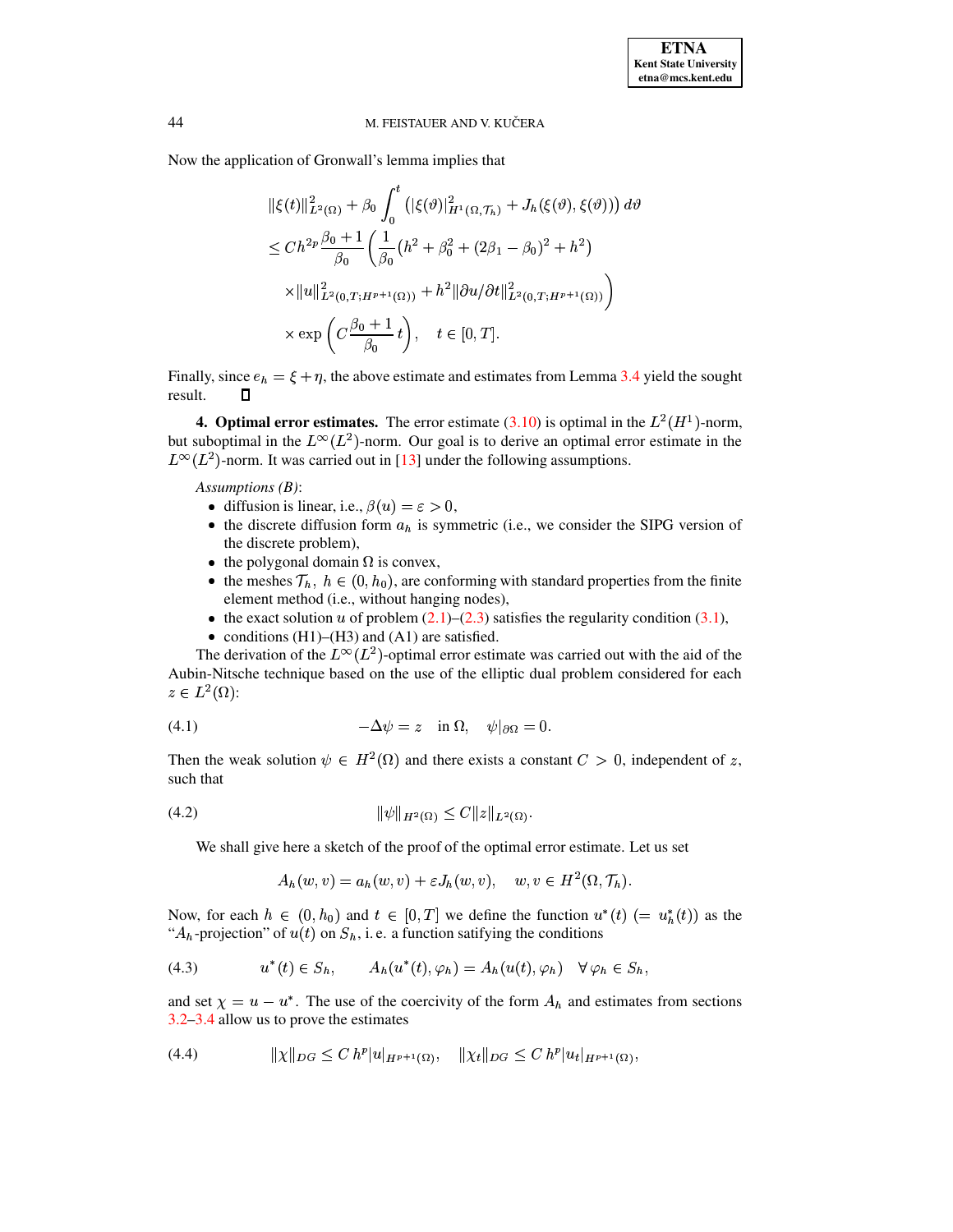#### DGFEM FOR NONLINEAR CONVECTION-DIFFUSION PROBLEMS

for all  $h \in (0, h_0)$ .

It is necessary to derive optimal  $L^2(\Omega)$ -estimates of  $\chi$  and  $\chi_t$ . LEMMA 4.1. There exists a constant  $C > 0$  such that for all  $h \in (0, h_0)$ 

$$
(4.5) \qquad \|\chi\|_{L^2(\Omega)} \le Ch^{p+1} |u|_{H^{p+1}(\Omega)}, \quad \text{and} \quad \|\chi_t\|_{L^2(\Omega)} \le Ch^{p+1} |u_t|_{H^{p+1}(\Omega)}.
$$

Proof. We have

<span id="page-12-1"></span><span id="page-12-0"></span>
$$
|\chi||_{L^2(\Omega)} = \sup_{z \in L^2(\Omega)} \frac{(\chi, z)}{\|z\|_{L^2(\Omega)}}.
$$

Let  $\psi \in H^2(\Omega)$  be the solution of problem (4.1) for  $z \in L^2(\Omega)$  satisfying (4.2) and let  $\psi_h$  be the piecewise linear Lagrange interpolant of the function  $\psi$ . Obviously  $\psi_h \in C(\overline{\Omega}) \cap S_h$  and  $\psi_h|_{\partial\Omega} = 0$ . Thus, we have

$$
\|\psi - \psi_h\|_{DG}^2 = \frac{1}{2}|\psi - \psi_h|_{H^1(\Omega, \mathcal{T}_h)}^2 \leq C h^2 |\psi|_{H^2(\Omega)}^2.
$$

The assumption that  $\psi \in H^2(\Omega)$  implies that

$$
[\psi]_{\Gamma_{ij}} = 0 = [\nabla \psi]_{\Gamma_{ij}} \qquad \forall i \in I, j \in s(i).
$$

Now, using (4.1) and Green's theorem, we find after some calculations that

$$
(\chi, z) = \frac{1}{\varepsilon} A_h(\psi, \chi).
$$

Further, the symmetry of  $A_h$  and (4.3) give

$$
A_h(\psi_h, \chi) = A_h(\chi, \psi_h) = A_h(u - u^*, \psi_h) = 0,
$$

and thus

$$
(\chi, z) = \frac{1}{\varepsilon} A_h(\psi - \psi_h, \chi).
$$

Moreover, due to the properties of  $\psi$  and  $\psi_h$ ,

$$
(\psi - \psi_h)|_{\Gamma_{ij}} = 0 \quad \forall i \in I, j \in \gamma(i),
$$

and

$$
[\psi - \psi_h]_{\Gamma_{ij}} = 0 \quad \forall i \in I, j \in s(i).
$$

After some calculation, we get

$$
(\chi, z) = \sum_{i \in I} \int_{K_i} \nabla(\psi - \psi_h) \nabla \chi \, dx
$$
  
\n
$$
- \sum_{i \in I} \sum_{j \in s(i) \atop j < i} \int_{\Gamma_{ij}} \left(\frac{d(\Gamma_{ij})}{C_W}\right)^{1/2} \langle \nabla(\psi - \psi_h) \rangle \cdot \mathbf{n}_{ij} \left(\frac{C_W}{d(\Gamma_{ij})}\right)^{1/2} [\chi] \, dS
$$
  
\n
$$
- \sum_{i \in I} \sum_{j \in \gamma(i)} \int_{\Gamma_{ij}} \left(\frac{d(\Gamma_{ij})}{C_W}\right)^{1/2} \nabla(\psi - \psi_h) \cdot \mathbf{n}_{ij} \left(\frac{C_W}{d(\Gamma_{ij})}\right)^{1/2} \chi \, dS
$$
  
\n
$$
\leq |\psi - \psi_h|_{H^1(\Omega)} |\chi|_{H^1(\Omega, \mathcal{T}_h)}
$$
  
\n
$$
+ \frac{1}{C_W^{1/2}} \left(\sum_{i \in I} h_{K_i} \|\nabla(\psi - \psi_h)\|_{L^2(\partial K_i)}^2\right)^{1/2} (J_h^{\sigma}(\chi, \chi))^{1/2}.
$$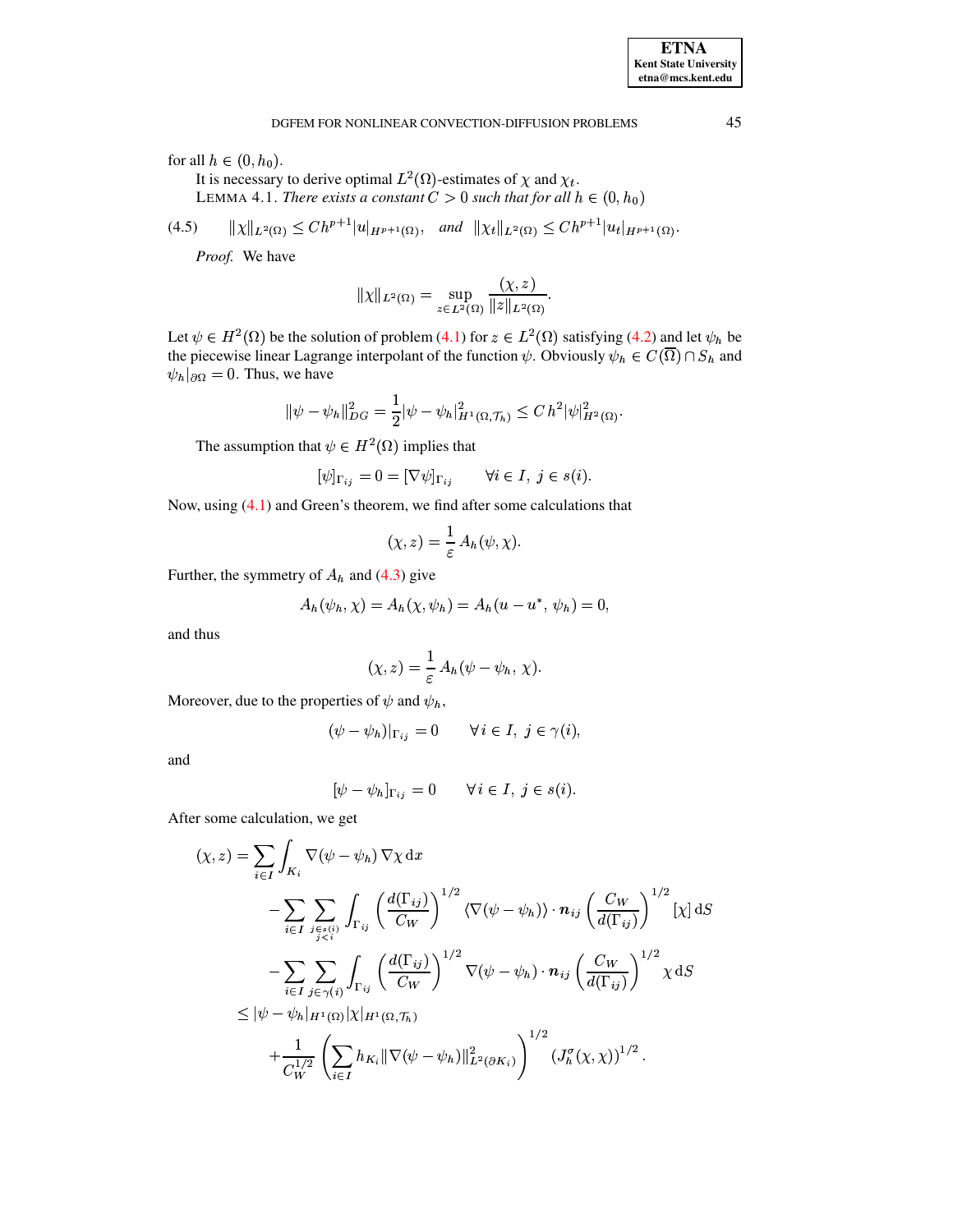According to the multiplicative trace inequality,  $(4.2)$  and  $(4.4)$ , we can write

$$
\frac{1}{C_W^{1/2}} \left( \sum_{i \in I} h_{K_i} \|\nabla(\psi - \psi_h)\|_{L^2(\partial K_i)}^2 \right)^{1/2} (J_h(\chi, \chi))^{1/2}
$$
  

$$
\leq C \|\chi\|_{DG} \left( \sum_{i \in I} h_{K_i}^2 |\psi|_{H^2(K_i)}^2 \right)^{1/2} \leq C h^{p+1} |u|_{H^{p+1}(\Omega)} \|z\|_{L^2(\Omega)}.
$$

Moreover,

$$
\begin{aligned} |\psi - \psi_h|_{H^1(\Omega)} |\chi|_{H^1(\Omega, \mathcal{T}_h)} &\leq C \, h |\psi|_{H^2(\Omega)} \, \|\chi\|_{DG} \\ &\leq C \, h^{p+1} |u|_{H^{p+1}(\Omega)} \|z\|_{L^2(\Omega)} .\end{aligned}
$$

Combining the previous estimates, we find that

$$
(\chi, z) \leq C \, h^{p+1} |u|_{H^{p+1}(\Omega)} ||z||_{L^2(\Omega)}.
$$

Hence,

$$
\|\chi\|_{L^2(\Omega)} = \sup_{z \in L^2(\Omega)} \frac{(\chi, z)}{\|z\|_{L^2(\Omega)}} \le C h^{p+1} |u|_{H^{p+1}(\Omega)},
$$

which completes the proof of the first estimate in  $(4.5)$ .

In the derivation of the estimate of the norm  $\|\chi_t\|_{L^2(\Omega)}$  we proceed similarly as above, using the differentiation of identity  $(4.3)$  with respect to t. П

Finally, we come to the optimal  $L^{\infty}(L^2)$ -error estimate.

THEOREM 4.2. Let assumptions (B) be fulfilled. Then the error  $e_h = u - u_h$  satisfies the estimate

$$
||e_h||_{L^{\infty}(0,T;L^2(\Omega))} \le Ch^{p+1},
$$

with a constant  $C > 0$  independent of h.

*Proof.* Let  $u^*$  be defined by (4.3) and  $\chi = u - u^*$ ,  $\vartheta = u^* - u_h$ . Then  $e_h = u - u_h =$  $\chi + \vartheta$ . Let us subtract (3.2) from (2.6, b), substitute  $\vartheta \in S_h$  for  $\varphi_h$  and use the relation

$$
\left(\frac{\partial \vartheta(t)}{\partial t}, \vartheta(t)\right) = \frac{1}{2} \frac{\mathrm{d}}{\mathrm{d}t} ||\vartheta(t)||_{L^2(\Omega)}^2
$$

<span id="page-13-0"></span>Then, we get

(4.6) 
$$
\frac{1}{2} \frac{d}{dt} ||\vartheta(t)||_{L^{2}(\Omega)}^{2} + A_{h}(\vartheta(t), \vartheta(t))
$$

$$
= [b_{h}(u(t), \vartheta(t)) - b_{h}(u_{h}(t), \vartheta(t))] - (\chi_{t}(t), \vartheta(t))
$$

because  $A_h(u(t) - u^*(t), \vartheta(t)) = 0$ . The first right-hand side term can be estimated by Lemma  $3.6$  and Young's inequality (we omit the argument  $t$ ):

$$
b_h(u, \vartheta) - b_h(u_h, \vartheta) \leq \frac{\varepsilon}{2} ||\vartheta||^2_{DG} + \frac{C}{\varepsilon} \left( h^{2(p+1)} |u|^2_{H^{p+1}(\Omega)} + ||\vartheta||^2_{L^2(\Omega)} \right).
$$

For the second term of the right-hand side of  $(4.6)$ , by the Cauchy and Young's inequalities and Lemma 4.1, we have

$$
|(\chi_t, \vartheta)| \leq \frac{1}{2} \left( C h^{2(p+1)} |u_t|^2_{H^{p+1}(\Omega)} + ||\vartheta||^2_{L^2(\Omega)} \right).
$$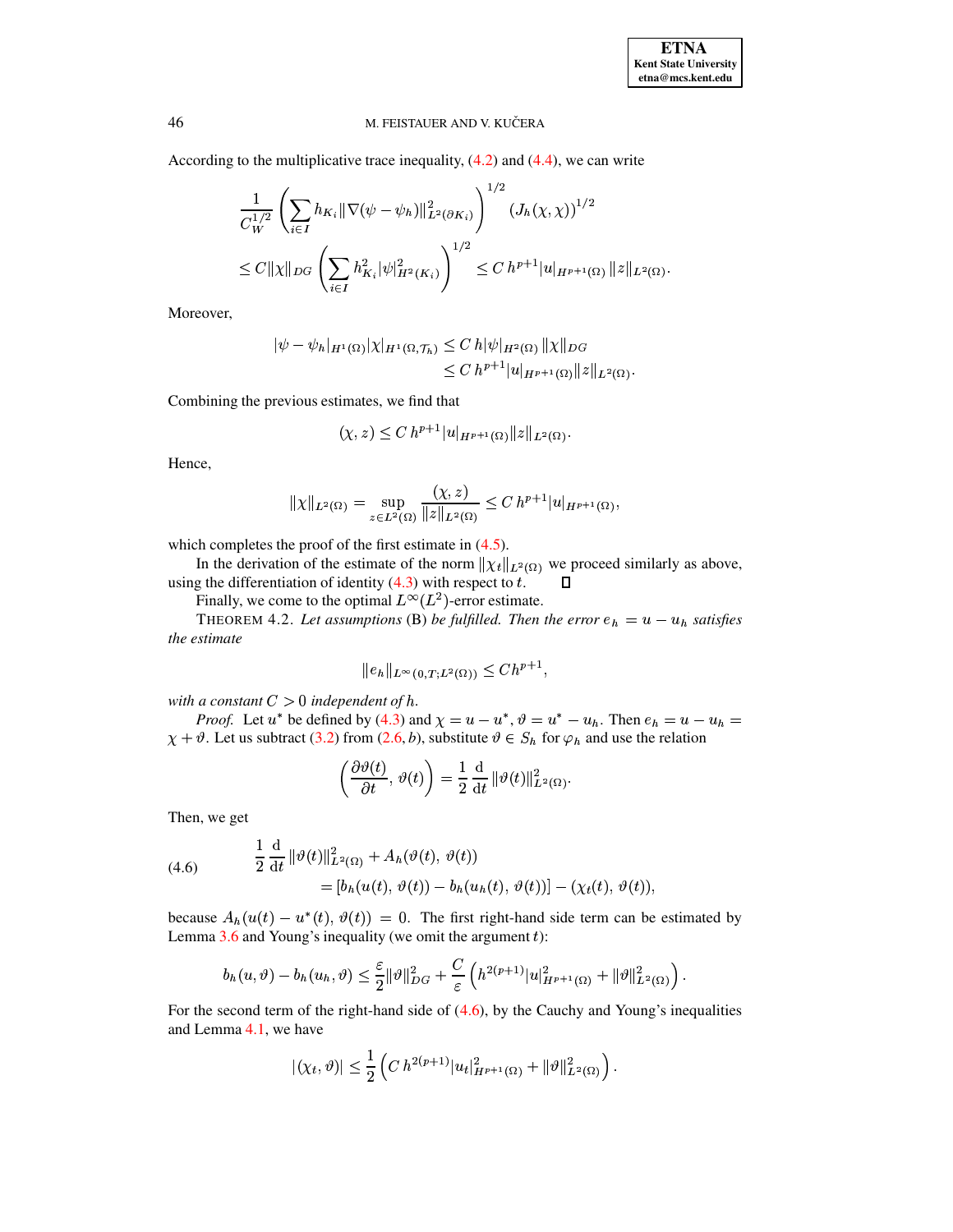Finally, the coercivity of  $A_h$  following from Lemma [3.8](#page-10-0) gives the estimate of the left-hand side of [\(4.6\)](#page-13-0).

Hence, we find that

<span id="page-14-9"></span>
$$
(4.7) \qquad \frac{\mathrm{d}}{\mathrm{d}t} \|\vartheta\|_{L^2(\Omega)}^2 + \varepsilon \|\vartheta\|_{DG}^2
$$
\n
$$
\leq C \, h^{2(p+1)} \left( \frac{1}{\varepsilon} |u|_{H^{p+1}(\Omega)}^2 + |u_t|_{H^{p+1}(\Omega)}^2 \right) + C \left( 1 + \frac{1}{\varepsilon} \right) \|\vartheta\|_{L^2(\Omega)}^2.
$$

Now the proof is concluded in a standard way by the integration of [\(4.7\)](#page-14-9) from 0 to  $t \in [0, T]$ , the estimate of  $\|\vartheta(0)\|_{L^2(\Omega)}$ , and the application of Gronwall's lemma.

**5. Conclusion.** In the paper we derived error estimates for the NIPG, SIPG and IIPG versions of the DGFEM applied to the numericalsolution of nonstationary convection-diffusion problems with nonlinear convection as well as diffusion, equipped with Dirichlet boundary condition. The computational grids can be nonconforming with hanging nodes. Further, we discussed optimal  $L^{\infty}(L^2)$ -error estimates of the SIPG method in the case of a linear diffusion and nonlinear convection, with the Dirichlet boundary condition on the whole boundary, over conforming meshes.

There are still some open problems:

- optimal  $L^{\infty}(L^2)$ -error estimates in the case of a nonlinear diffusion,
- derivation of optimal  $L^{\infty}(L^2)$ -error estimates over nonconforming meshes,
- @ the analysis of optimal error estimates in the case of a nonconvex polygonal domain  $\Omega$  and mixed Dirichlet-Neumann boundary conditions under a realistic regularity of the exact solutions of the nonstationary initial-boundary value problem and the elliptic dual problem.

**Acknowledgments.** This work is a part of the research project financed by the Ministry of Education of the Czech Republic No. MSM 0021620839. It was also partially supported by the grant No. 201/08/0012 of the Grant agency of the Czech Republic. The research of V. Kučera was supported by the project LC06052 of the Ministry of Education of the Czech Republic (Jindřich Nečas Center for Mathematical Modelling) and the grant No. 48607 of the Grant Agency of the Charles University in Prague.

## REFERENCES

- <span id="page-14-0"></span>[1] D. N. ARNOLD, *An interior penalty finite element method with discontinuous elements*, SIAM J. Numer. Anal., 19 (1982), pp. 742–760.
- <span id="page-14-1"></span>[2] D. N. ARNOLD, F. BREZZI, B. COCKBURN, AND D. MARINI, *Unified analysis of discontinuous Galerkin methods for elliptic problems*, SIAM J. Numer. Anal., 39 (2001), pp. 1749–1779.
- <span id="page-14-2"></span>[3] I. BABUŠKA, C. E. BAUMANN, AND J. T. ODEN, *A discontinuous hp finite element method for diffusion problems, 1-D analysis*, Comput. Math. Appl., 37 (1999), pp. 103–122.
- <span id="page-14-4"></span>[4] F. BASSI AND S. REBAY, *A high-order accurate discontinuous finite element method for the numerical solution of the compressible Navier–Stokes equations*, J. Comput. Phys., 131 (1997), pp. 267–279.
- <span id="page-14-5"></span>[5] C. E. BAUMANN AND J. T. ODEN, A discontinuous hp finite element method for the Euler and Navier-Stokes *equations*, Internat. J. Numer. Methods Fluids, 31 (1999), pp. 79–95.
- <span id="page-14-7"></span>[6] B. COCKBURN, G. E. KARNIADAKIS, AND C. W. SHU (EDS.), *Discontinuous Galerkin Methods*, Lecture Notes in Computational Science and Engineering, Vol. 11, Springer, Berlin, 2000.
- <span id="page-14-3"></span>[7] B. COCKBURN AND C. W. SHU, *TVB Runge–Kutta local projection discontinuous Galerkin finite element method for scalar conservation laws II. General framework*, Math. Comp., 52 (1989), pp. 411–435.
- <span id="page-14-8"></span><span id="page-14-6"></span>[8] V. DOLEJSˇ´I,*On the discontinuous Galerkin method for the numerical solution of the Navier-Stokes equations*, Internat. J. Numer. Methods Fluids, 45 (2004), pp. 1083–1106.
- [9] V. DOLEJSˇ´I AND M. FEISTAUER, *Error estimates of the discontinuous Galerkin method for nonlinear nonstationary convection-diffusion problems*, Numer. Funct. Anal. Optim., 26 (2005), pp. 2709–2733.

**ETNA Kent State University etna@mcs.kent.edu**